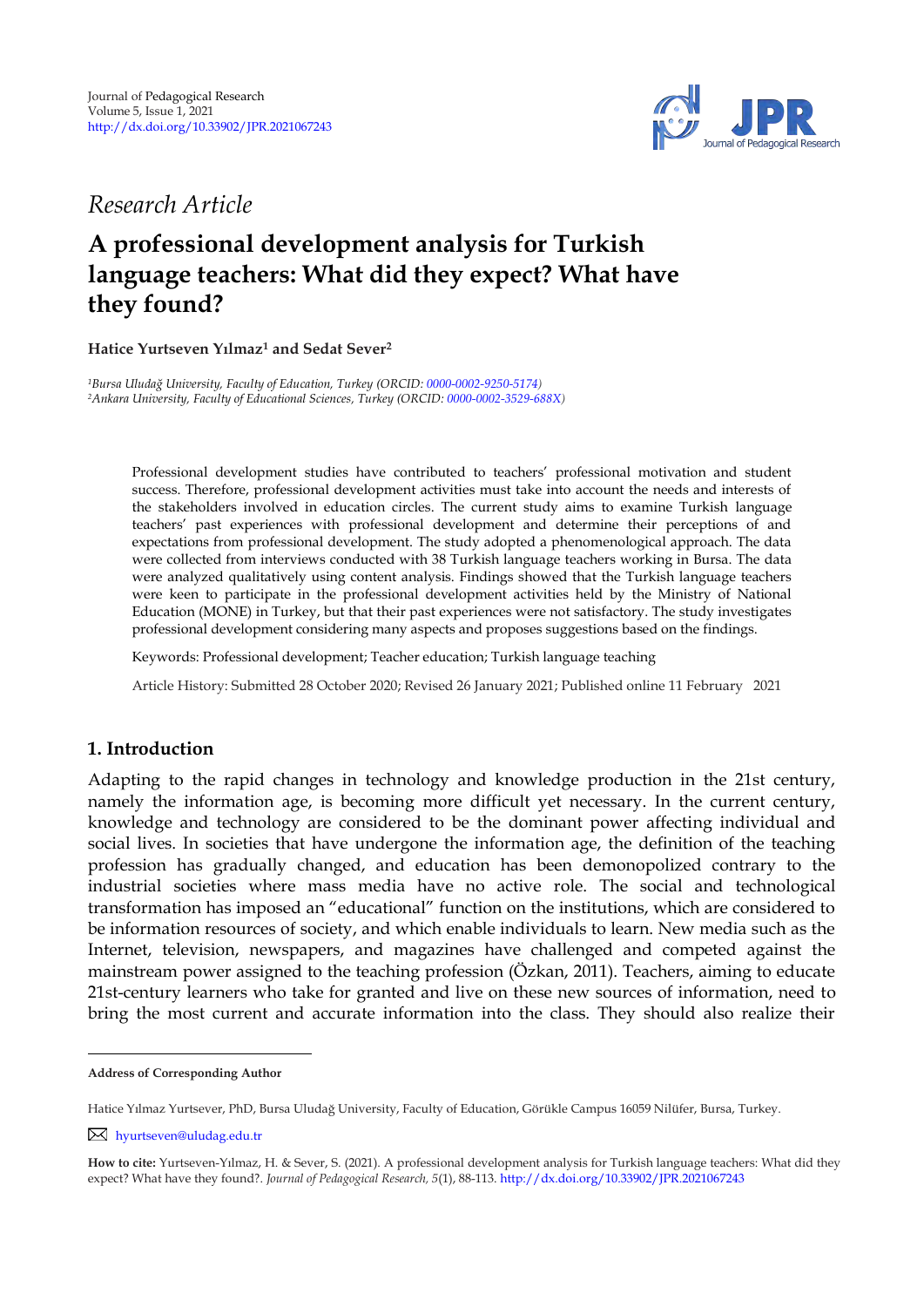deficiencies in time and have the motivation to develop. The success of the education system heavily depends on the teachers' qualifications as the operators of this system. The world's best school systems have to make the right people teachers and transform them into effective teachers (McKinsey Report, 2007). It should be noted that even if education systems, policies, curricula, course materials, and learning platforms are changed, the intended success in education will not be achieved unless teachers accommodate these changes. Therefore, teachers, who are assigned significant duties to become models and guides for the acquisition of the 21st-century skills, need to undergo continuous development compatible with the needs and expectations of the time, to meet high standards, and to help develop an advanced level of competence (Mustan, 2002; Paker, 2008). In-service teachers" professional development regarding teaching skills, field knowledge, and educational approaches must be maintained by both self- and institutional training.

#### **1.1. Professional Development**

We encounter various terms coined in the literature for professional development (PD). These include continuing education, professional development, professional learning, in-service training, continuous professional development, career-related continuous learning, professional advancement, and personnel development. "Professional development, in a broad sense, refers to the development of a person in his or her professional role" (Villegas-Reimers, 2003, p. 11). People strive for betterment in their professions through self-training and institutional support for development. The teaching profession aims to enhance students' learning by improving teacher qualifications with professional development (Craft, 2000; Drage, 2010).

Professional development is a process that helps teachers improve their professional knowledge, skills, and attitudes; thus, it promotes students' learning (Guskey, 2000). Learner success is the strongest motive for teachers to continue professional development. Research has revealed that high-quality professional development can change teacher practices and positively affect student learning (Borko & Putnam, 1995; Darling-Hammond, 2000; Desimone et al.,2005; Yoon et al.,2007). It is known that students learning in a class with a low-achieving teacher become low-achievers while students with a high-achieving teacher turn out to be high-achievers. Teachers increase their success to the extent that they participate in professional development, which simultaneously increases student achievement.

Professional development includes both formal and informal experiences (Ganser, 2000). Formal learning opportunities consist of learning environments with a structured program such as postgraduate courses or compulsory professional development (Feiman-Nemser, 2001). Such experiences represent conventional practices of professional development. Formal learning opportunities enable teachers to upgrade their knowledge and skills with workshops and courses. Experts generally think that the information provided through these short-term events will be put into practice. On the other hand, informal learning opportunities do not follow a structured program and are not restricted to specific educational settings. They include individual activities such as reading and classroom observations as well as collaborative activities such as interviews with colleagues and parents, mentoring activities, teacher networks, and workgroups (Feiman-Nemser, 2001; Desimone, 2009; Richter et al.,2014).

There are different views on professional development models (Borko & Putnam, 1995; Guskey, 2000; Sparks & Loucks-Horsley, 2007). Craft (2000) looks at professional development from several angles including "purposes", "location", "length", "methods", and "levels of impact" (p. 17). In her model, the purposes consist of staff/group performance, individual job performance, career development, professional knowledge, and personal education. Location refers to off-site professional development, school-based professional development, and school-focused professional development. Length includes long opportunities (1-3 years), short opportunities (2- 20 days), and incidental opportunities (1-2 days). Methods are action research, working with colleagues, visits, and placements, the creative use of information and communication technology (ICT), and job definition/comparison. Lastly, levels of impact are split into staff-team-department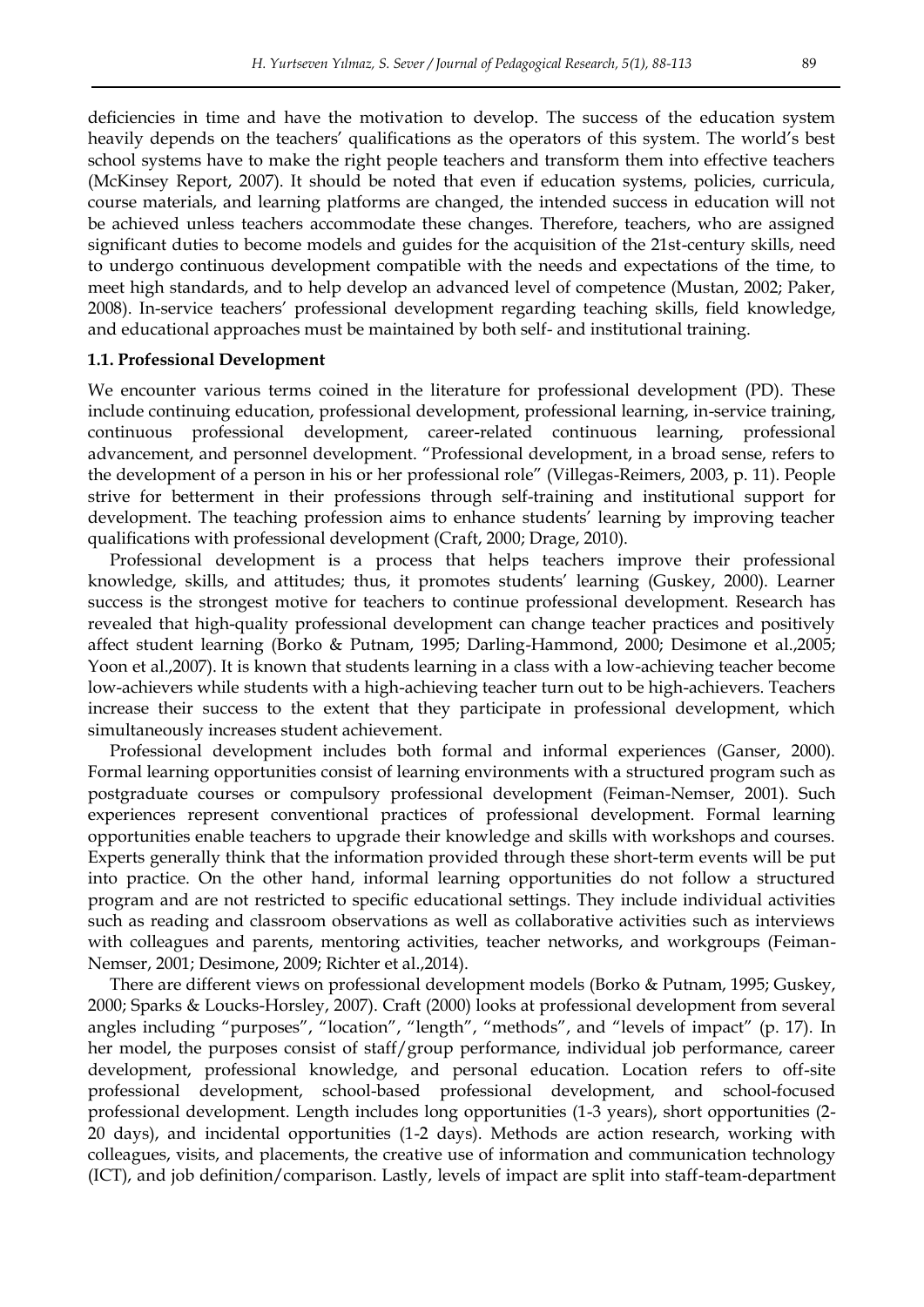performance, career development, and professional knowledge. Examining professional development models, we notice that value attribution and teacher identities shape these models. Those who consider teachers as passive practitioners or technicians opt for the course model for professional development, while those who see teachers as thinkers who undergo selfdevelopment appear to prefer guided self-development, workgroups, and counseling (Bümen et al., 2012).

#### *1.1.1. Professional development of teachers in Turkey*

The professional development programs for teachers in Turkey are locally prepared and implemented each year by the provincial directorates of national education in a unit called the Professional Development Support and Monitoring Department within the body of the Ministry of National Education General Directorate of Teacher Training and Development. Besides, it is observed that the MONE has recently reduced the number of face-to-face training courses. Professional development practices have begun to be implemented by non-governmental organizations or TÜBİTAK (the Scientific and Technological Research Council of Turkey) with their training and project activities (Günel & Tanrıverdi, 2014).

The significance of professional development has been stated in state policy by laws and regulations (the Basic Law of National Education No. 1739, Civil Service Law No. 657, the Organization and Duties of the Ministry of National Education Law No. 3797, and the In-service Training Department of the Ministry of National Education). When official documents such as the tenth development plan (Republic of Turkey Ministry of Development, 2013), the eleventh development plan (Strategy and Budget Department of the President of the Republic of Turkey, 2019), National Education Quality Framework (MONE, 2015a), and the MONE Strategic Plan (MONE Strategy Development Directorate, 2015b; 2019a) that shape the near future are analyzed, it is evident that the development of the basic skills of employees is emphasized, and that professional development has been prioritized. For example, education policies in the tenth (2013) and eleventh development plans (2019) aim to make the teaching profession more attractive, organizing the teacher training and professional development systems in a way that continually encourages personal and professional development for teachers and promotes career development and performance, and revising the content of professional development in a way that responds to the current needs of teachers and school administrators. Besides, the 2019-2023 MONE Strategic Plan aims to create a new understanding of professional development, a novel system, and a model to support the development of teachers and school administrators.

Approximately 45% of teachers in Turkey are under the age of 34 years, which is an age group consisting of young adults. On the other hand, only 11% of teachers are aged 50 or older. Compared to other OECD countries, Turkey"s teacher population is considered to be quite young (Eğitim Bir-Sen, 2016, p. 170). When considering that younger teachers need more training, professional development activities in Turkey appear to be essential.

Policy documents are highly concerned with professional development. Almost all educational research recommends it as a solution to problems in professional endeavors. However, the success of professional development practices in Turkey is a matter of debate. Studies conducted by the Ministry of National Education (2006; 2010) revealed that teachers' need for professional development was not properly met. Half of the training activities targeted occupational knowledge-based professional development, and the substantial expenditure on professional development did not yield a profitable result. There have been a large number of studies on inservice training held by the MONE (Arıbaş, Kartal, & Çağlar, 2012; Arık, 2017; Avcı, 2018; Balkız, 2013; Baştürk, 2012; Büyükcan, 2008; Çiftci, 2008; Durmuş, 2013; Güneş, 2006; Karasolak, Tanrıseven, & Konokman, 2013; Kaya et al., 2013; Nartgün, 2006; Öz, 2012; Özen, 2006; Sezer, 2006; Türkhan, 2008; Uçar, 2005; Ulus, 2009; Ülker, 2009; Veyis, 2012; Yıldırım, 2012; Yıldız & Arıbaş, 2012). These studies highlighted various problems related to in-service training, including the available training programs being unresponsive to teachers' current needs, the duration of the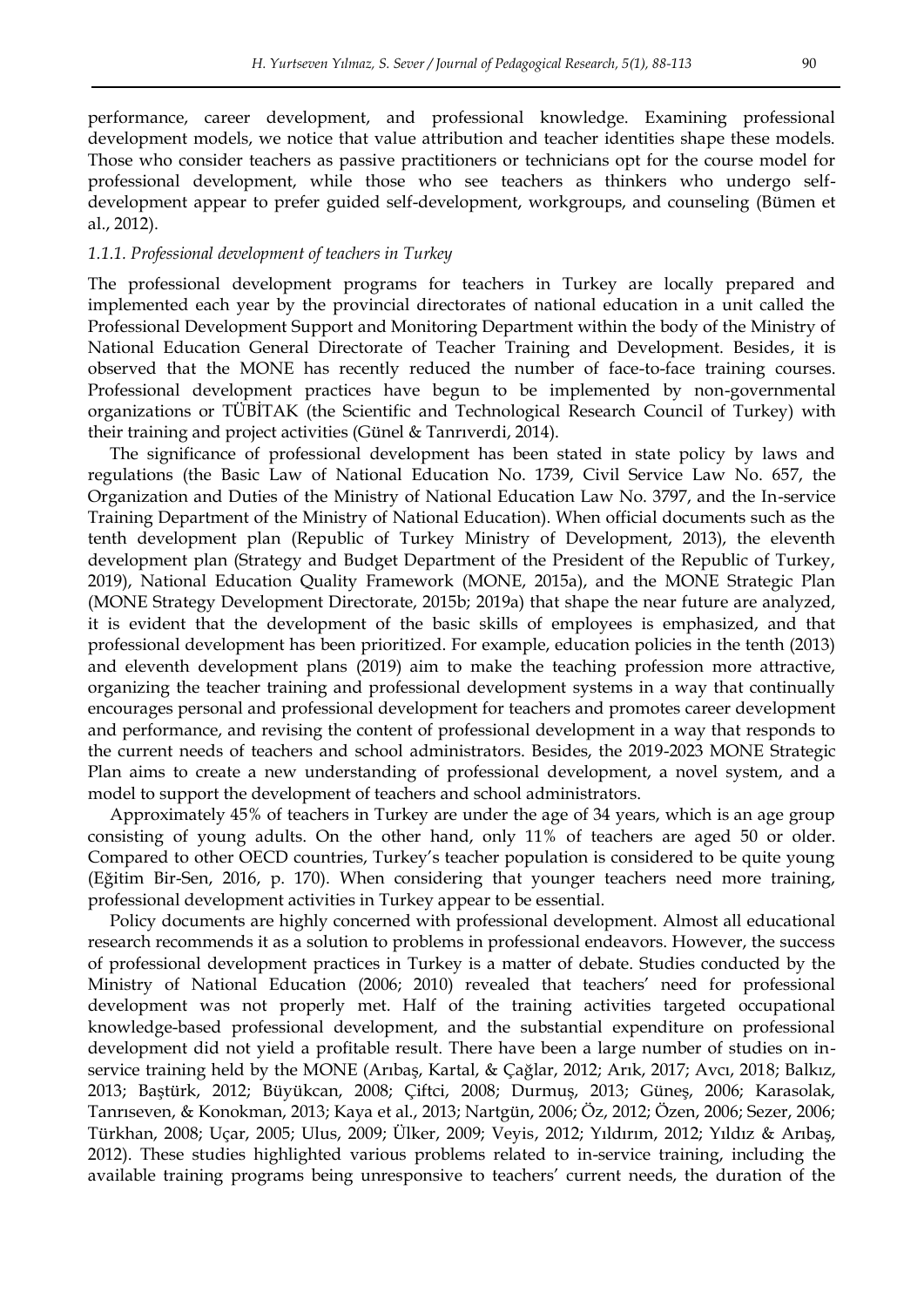programs, physical environmental conditions, the inadequacy of the educational equipment and accommodation facilities, inconvenient timing, and the lack of trainers (Yurtseven Yılmaz & Gülçiçek Esen, 2015).

International studies also illustrated that the work on professional development in Turkey was not at the desired level of quality. Based on the 2015 Teaching and Learning International Survey (TALIS), teachers mostly attended educational conferences or seminars (about 72%) and courses/workshops (64%). Nevertheless, only about 25% of them believed that these activities made an impact on their professional development. While 45% of teachers preferred participating in more professional development activities, 55% appeared to be reluctant. Moreover, Büyüköztürk et al. (2010) noted that teachers participated the least in activities that they considered to be the most useful for their professional development. According to the 2015 PISA report (Taş et al., 2016), the rate of teacher participation in professional development in Turkey was less than half that of the OECD average (OECD average: 509% and Turkey average: 24%). The 2018 TALIS asked teachers whether the professional development activities they attended had a positive impact on their teaching practices. In the OECD average, 81.8% of teachers indicated that participation in professional development activities positively impacted their teaching practices, while this ratio was 71.8% for Turkey. Turkey was the sixth lowest country in terms of the percentage of teachers stating that professional development activities had positive effects on their teaching practices (Karip, 2019).

In terms of Turkish language teachers' responsibility, in primary and secondary schools, one of the most critical factors affecting success in learning other subjects is the first language teaching. During the education process, the objective is to improve students" comprehension and expression skills and to provide students with language awareness and sensitivity. Öz (2011) reported that students reading fast and accurately understand what they read, have an extensive vocabulary and mastery in oral and written language use, and are more likely to succeed in other subjects; therefore, the Turkish language course should not be underestimated. Sever (2001) noted that rational individuals, who can communicate effectively in the written language, develop understanding, expressive skills and critical thinking skills, and make autonomous decisions, can become a constructive and creative part of their cultural environment (p. 14). In the educational system, the responsibility of teaching the desired behaviors falls primarily on teachers teaching children"s mother tongue. According to the MONE (2008), the Turkish language teacher should be able to prepare lesson plans for Turkish language education, organize learning environments, and use course tools and technological resources appropriate for Turkish language education in addition to improving students" language skills. Turkish language teachers are expected to have qualifications such as preparing activities for students with learning difficulties and special education needs, utilizing assessment and evaluation tools/methods, cooperating with families, and manifesting leadership skills for societies. Besides, Turkish language teachers should realize that their personal and professional development determines their own professional competencies. The objectives of the curriculum of the Turkish Language Teaching Program (MONE, 2018) refer to particular qualifications for Turkish language teachers such as that they should have high-level thinking skills (comprehension, analysis, synthesis, evaluation, reflective thinking, problem solving, etc.) and reflect them in their practices in the classroom.

Professional development programs designed to meet the needs of in-service Turkish language teachers who are expected to have this knowledge, and these skills and attitudes, will improve the quality of Turkish education. Hence, conducting a situation analysis and identifying teachers" expectations, wishes, and needs are necessary. It generates a significant gap in education when teachers are put in a position to develop personally and professionally without providing them with the activities to fulfill their needs, expectations, and wishes. This gap can be bridged by integrating the developments in the teaching profession with general and specific field competencies and by regularly training Turkish language teachers who teach different levels during their careers.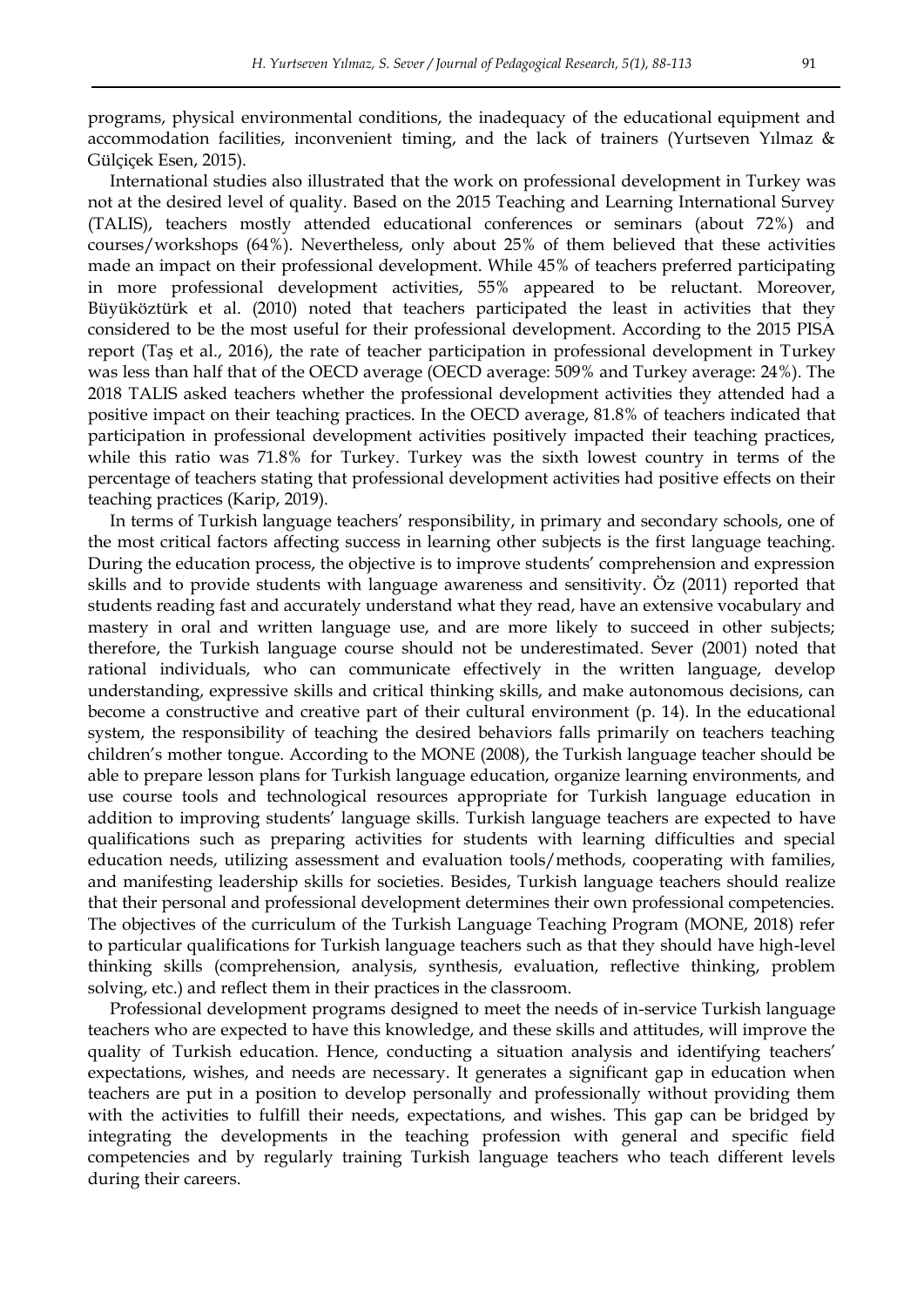Considering the abovementioned case, we aim to answer the following questions.

What are Turkish language teachers' views on their past professional development experiences?

What are Turkish language teachers" opinions about professional development?

What are Turkish language teachers' expectations from professional development activities?

## **2. Method**

## **2.1. Research Design**

This study was designed as phenomenological research since it aimed to determine Turkish language teachers' views on professional development based on their experiences. Phenomenological studies describe the common meaning and experiences of a phenomenon or concept that several individuals share (Creswell, 2015). The use of in-depth interviews allows the researcher to elicit the reactions and perspectives of people who share common experiences (Fraenkel & Wallen, 2009).

## **2.2. Study Group**

Table 1

We worked with a group of Turkish language teachers working in Bursa for the interviews, since it was not convenient to access and interview all Turkish language teachers in the area. We applied the purposeful sampling method. The study group consisted of Turkish language teachers with permanent positions in the three biggest districts of Bursa. The sampling was carried out among teachers who had participated in professional development activities held by the MONE on a minimum of three occasions. Non-probability sampling allows researchers to benefit from the unique knowledge or experience of certain groups meeting specific criteria to study the vibrant nature of a particular phenomenon. The selected sample is considered to serve the purpose of the study (Lune & Berg, 2017; Merriam & Tisdell, 2015; Patton, 2014). The researcher aimed to gather in-depth information on professional development by interviewing Turkish language teachers who had participated in professional development activities on at least three occasions.

The interviews continued until data saturation was reached. In qualitative research, data collection ends when no new or additional information is received, that is, when data saturation is achieved (Merriam & Tisdell, 2015). A total of 38 Turkish teachers holding permanent positions were interviewed. 35 teachers are graduates of Education Faculties. 27 of them graduated from Turkish Language Teaching, 3 from Turkish Language and Literature Teaching, and 1 from German Language Teaching departments. 3 teachers are graduates of the Faculty of Literature, Department of Turkish Language and Literature. None of the teachers had received postgraduate education.

| Years of   | Less than five | 5-10 years | $11-15$ years | $16-20$ years | More than 20 |
|------------|----------------|------------|---------------|---------------|--------------|
| experience | vears          |            |               |               | vears        |
|            |                |            |               |               |              |
| $\%$       | 8%             | 31.5%      | 29%           | 18.5%         | 13%          |

*Teachers' years of experience in the profession*

As seen above, teachers from each year category were included in the interview process. More than half of the Turkish teachers we interviewed had 5 to 15 years of professional experience. The number of teachers with five years of experience or less comprised the lowest percentage. The more years of work experience teachers had, the more in-service training courses they had attended. Considering this formula, it was essential for the study to include more teachers with more years of work experience in the profession.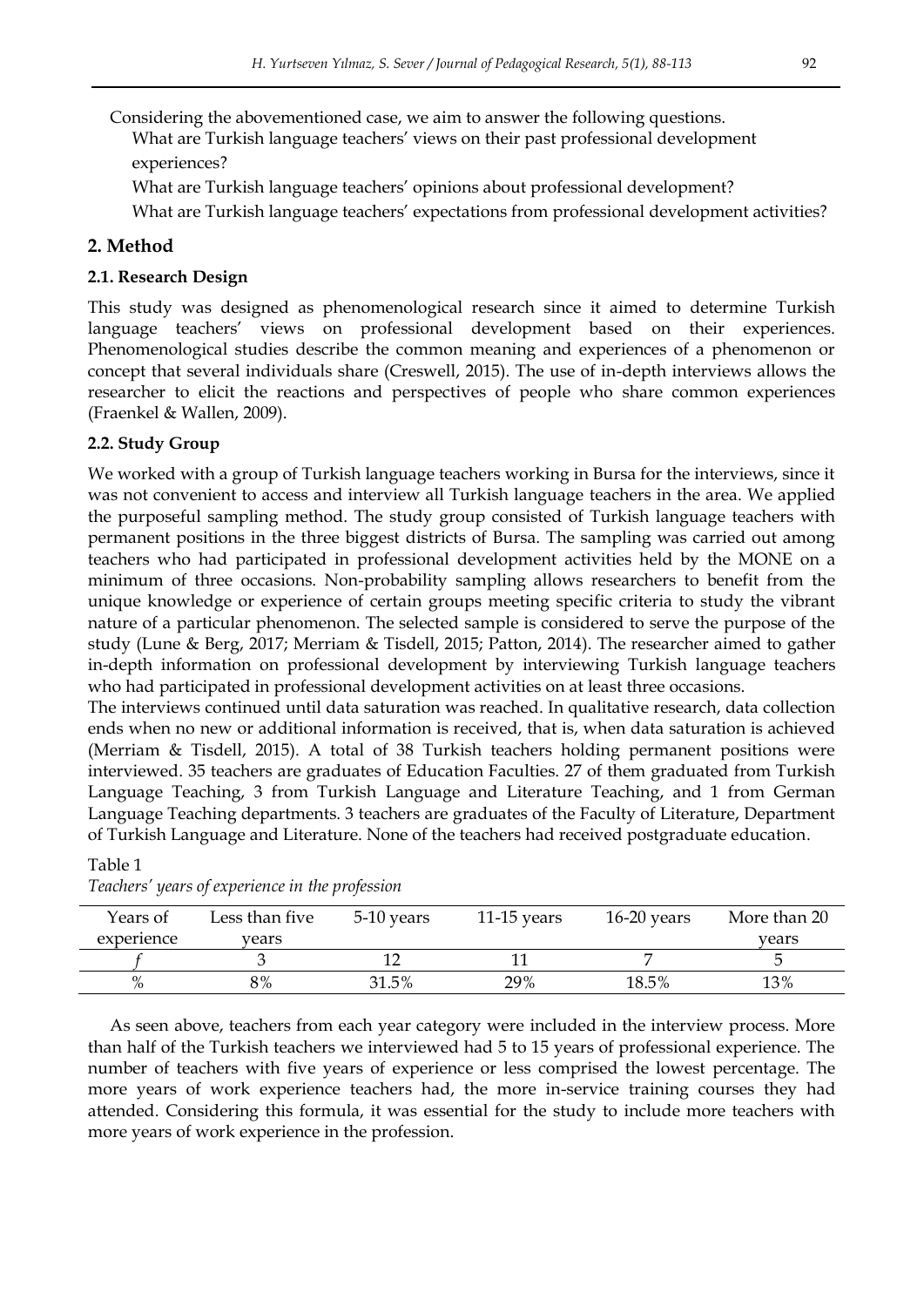#### **2.3. Data Collection and Analysis**

The interview method was used in order to make a more in-depth analysis of Turkish language teachers" views on professional development. Interviews can provide in-depth information about a particular research topic or question. Through interviews, we aim to understand the subtle meanings in individuals" experiences, attitudes, opinions, intentions, comments, perceptions, and reactions (Yıldırım & Şimşek, 2011, p. 120). Semi-structured interviews were conducted due to their analytic advantages such as ease of analysis, opportunity for interviewees to express themselves, and obtaining in-depth information (Büyüköztürk et al.,2012). The interviews were carried out individually. Karasar (2014) describes individual interviews, where there are no participants other than the interview source and the researcher, as an effective way to obtain personalized information.

A semi-structured interview form was prepared for the interviews. The interview questions, consisting of 31 items, were developed by the researcher. Experts (one assessment and evaluation specialist, one language expert, and one professional development specialist) were consulted about the questions, which resulted in some alterations. As a pilot application, 3 Turkish language teachers were interviewed before finalizing the interview form. Content validity was ensured with both expert opinions and the pilot application.

Questions in the interview form were grouped into three categories, namely professional information, professional development background, and views on professional development. The professional information category included three questions determining teachers" professional backgrounds. The 14 questions in the category of professional development background aimed to reveal the teachers" status regarding their participation in professional development activities. The last category included ten questions to gather the teachers" opinions about professional development processes.

Following the finalization of the interview form, interviews were conducted at a convenient time and place. The teachers were interviewed in their work environment in the spring semester of the 2017-2018 academic year, following their work schedules. Before each interview, the researcher explained the purpose of the research, how and where the data would be used, the approximate duration of the interview, and confidentiality matters, and provided the teachers with informed consent forms. Interviews were recorded with a voice recorder with teachers' permission. The interviews lasted between 15 and 50 minutes. The recordings were transcribed by the researcher, resulting in about 120 pages of raw data. The data were analyzed through content analysis, and the codes, categories, and themes were created. Content analysis is defined as gathering similar data around particular concepts and themes and organizing them in a way that the reader can understand (Yıldırım & Şimşek, 2011). The themes and categories of the research findings are as follows:

**Professional development background**. Participation, meeting educational needs, content, duration, environments, trainers, methods and techniques, assessment and evaluation, and needs analysis.

**Views on professional development**. The necessity of professional development, trainers, timing, participation status, organization, and local differences.

Voice recordings were examined individually, and the cycle of review yielded categories (themes and sub-themes) for each question. Following the identification of the themes and categories, the data were screened to determine the frequency of each theme occurring overtly and covertly. In content analysis, intercoder reliability requires different coders to encode the same text in the same way, or the same encoder to encode the same text in the same way at different times (Bilgin, 2014). It is established as a condition of objectivity for reliability that the interpretation of categories does not vary from coder to coder or at two different coding times (Tavşancıl & Aslan, 2001). The researcher re-coded five questions in the semi-structured interview form three months later. The agreement between these two codes was 97% when the interrater agreement formula, Agreement/( Agreement + Disagreement)  $x$  100, suggested by Miles & Huberman (1994) was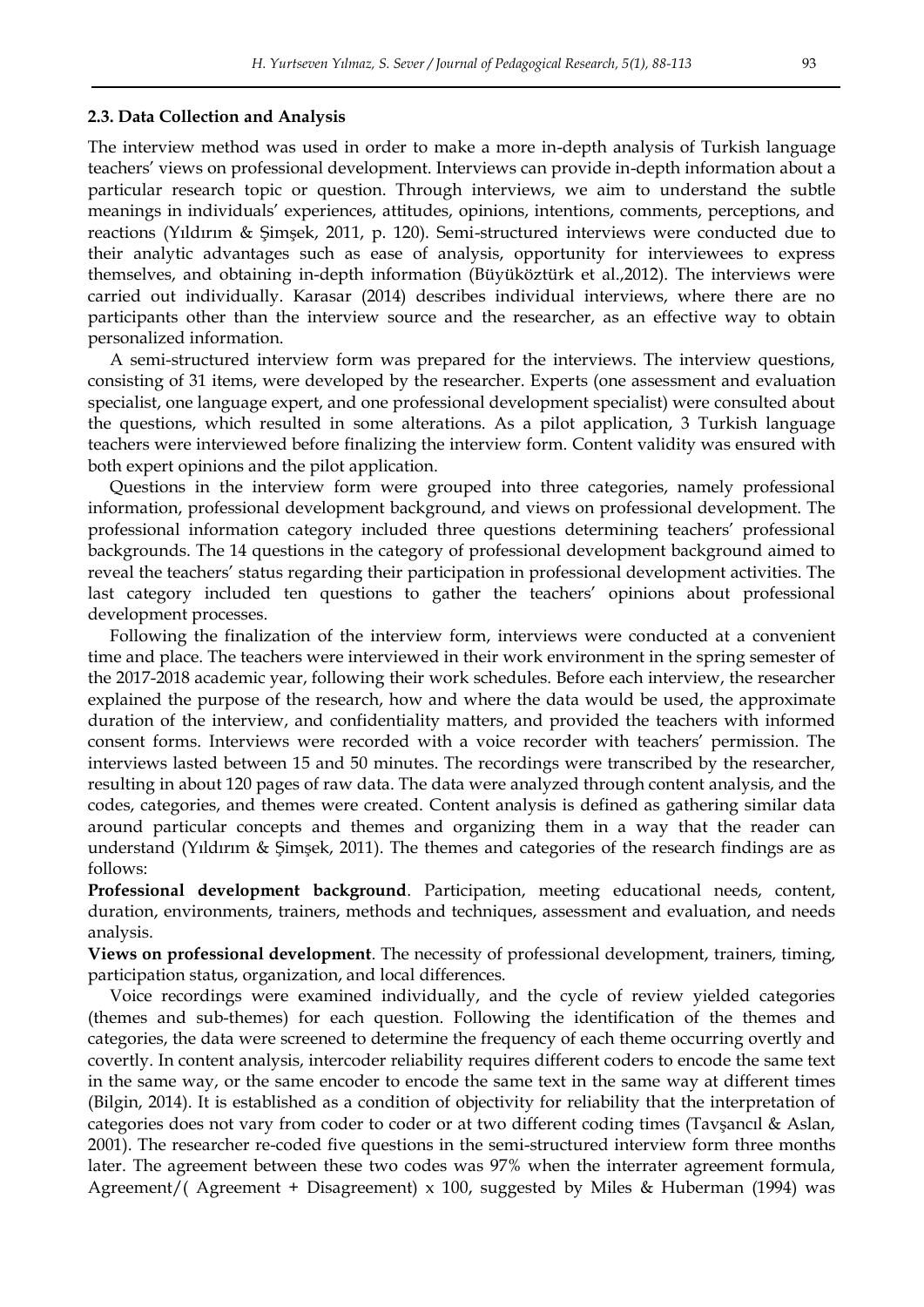applied. The teacher interviews were labeled with the letter 'T,' and individual interviews were specified as 'T1, T2, T3' based on the order of interviews.

## **3. Results**

The Turkish language teachers' evaluation of professional development activities they had attended was categorized as 'professional development background,' and the category called 'views on professional development' included their expectations and views on the factors affecting professional development. Professional development was abbreviated as PD.

## **3.1. Professional Development Background**

#### *3.1.1. Status of participation in professional development activities*

The interviewees were asked about the names and number of PD activities they had attended so far. All teachers stated that they could not remember most of the PD activities. Besides, they referred to their attendance in compulsory PD activities. For instance, T18 indicated that "I have definitely participated. I cannot remember now. I have my certificates, but I need to go through them to remember, as it has been 16 years...". Another teacher, T37 asserted that "We attended compulsory PD activities as assigned by the school administration. There was the Fatih Project. I do not really remember the names of the rest."

The teachers were also asked whether the PD activities attended were related to Turkish language education. Twelve of them stated that they had not received training in their field. Six teachers asserted that they had participated in field-related training, whereas 20 answered that they could not remember. The teachers generally stated that they had had occupational knowledge-based training. For instance, T15 indicated that "We have not received any fieldrelated training. We only attended the compulsory ones. The training courses were not so productive, obviously, otherwise I would remember them now." As another example, T19 pointed out:

I have attended both field-related and out-of-field training. For instance, there was first-aid training as out-of-field training. Many were field-related. When the system changes, they definitely get us to attend in-service training. There were many, though I do not remember how many.

According to the findings, some of the teachers participated in occupational knowledge-based compulsory training. The common point of both the teachers who stated that they had received training, and those stating that they had not received training in their field, is that the training courses were not included in their memories. Teachers were not able to remember adequately either the names of the training courses or their content. They kept the participation certificates in their files as proof of their attendance at the training sessions.

#### *3.1.2. Extent to which PD activities met teachers' educational needs*

We asked the Turkish language teachers participating in our study (38), "Do you think the PD activities you attended met your educational needs?" The responses were grouped and are presented in Table 2 below.

#### Table 2

Teachers" views regarding the extent to which professional development activities met their educational needs

| Teachers' views                         |    |
|-----------------------------------------|----|
| Some of them met my educational needs.  |    |
| They met my educational needs.          |    |
| They did not meet my educational needs. | 34 |

Two of the teachers stated that the PD activities met their educational needs. Two teachers, on the other hand, asserted that only some of them met their needs. T6 and T18 asserted that respectively: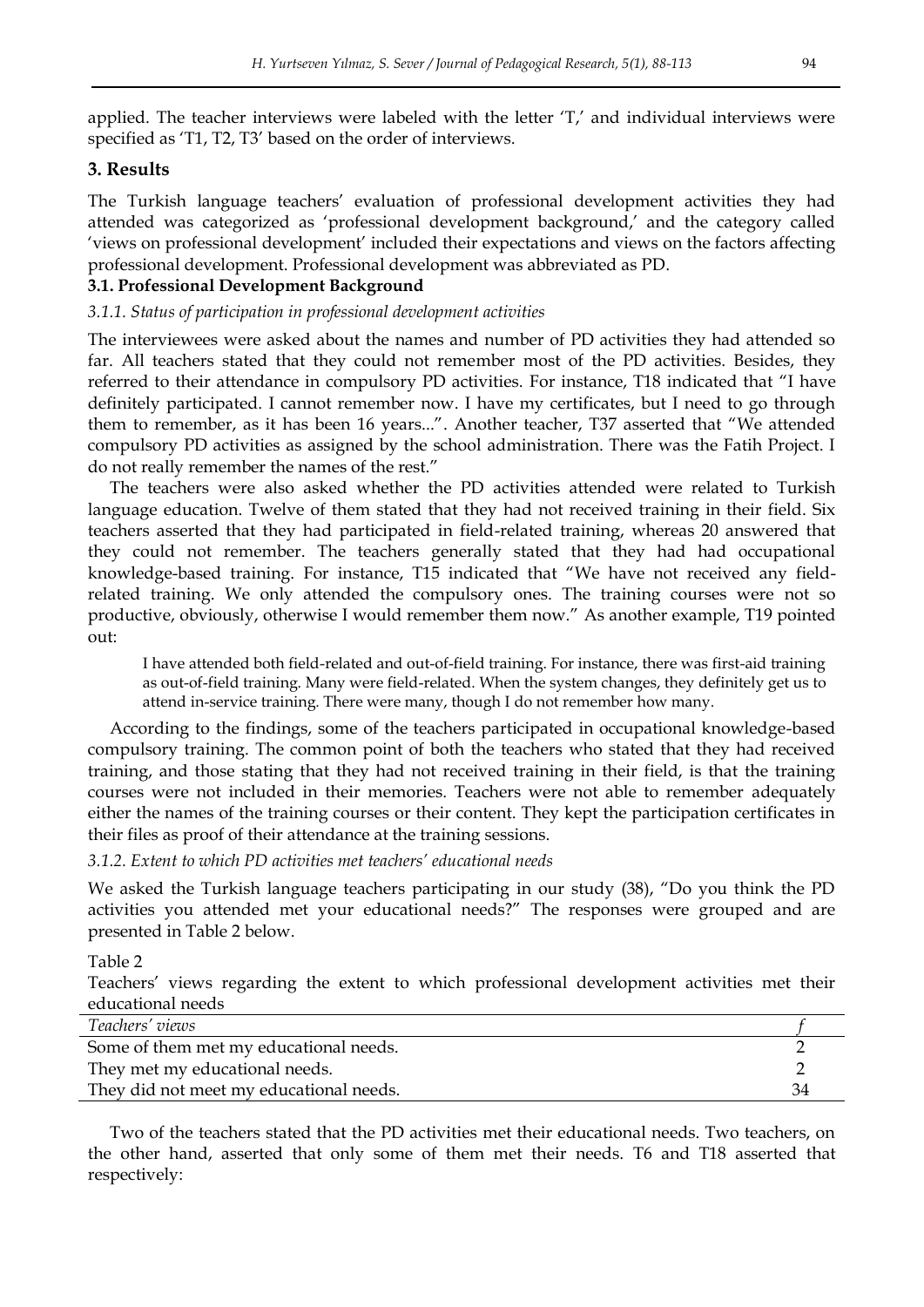We cannot attend most of them, but there are some goal-oriented ones. We do not have available time for training. The training courses I have attended definitely met my educational needs. I mean that the training sessions achieved their goal. (T6)

Some met my needs, and some did not. For example, we have had a seminar about first-aid. Now, I cannot recall anything from that seminar. I mean, we have been to that seminar, but I remember very little of it. (T18)

Thirty-four of the teachers responded that the PD activities that they have attended during their career did not meet their educational needs. For instance, T10 remarked that "I do not think the PD activities met my educational needs. This is because the topics of the activities were things that we already knew. We have not found anything that would improve us." Similarly, two other teachers pointed out:

Not entirely. For instance, there was a training course for the use of smartboards. The smartboards would not function, and we had an imaginary practice during the training. Well, yes, they (PD activities) did not really meet my educational needs. (T14)

No- because the training is good on paper, but it fails in the practice phase. We were given training in computer education. The teacher had a computer while we had no computers. How could this be of help? What is the point if we do not have a chance to practice? (T31)

The majority stated that the professional development activities they participated in did not achieve their purpose. The reasons for this are the repetition of what is known, the unsuitability or inadequacy of the educational environments and tools for adult education, and the fact that the activities were focused on knowledge transfer. It is also noteworthy that one of the two teachers, who thought that the activities met their needs, stated that although she thought there were good quality training courses, she did not participate in them.

#### *3.1.3. Extent to which the content of professional development activities was practice-oriented*

The teachers were asked the following questions: "Do you think the PD activities you have attended were practice-oriented? Were you able to transfer your learning to your practice in the class?" The responses are displayed in Table 3.

#### Table 3

*Teachers' views on the extent to which the content of professional development activities was practiceoriented* 

| Teachers' views       |    |
|-----------------------|----|
| Practice-oriented     |    |
| Not practice-oriented | 36 |
|                       |    |

Only two of the teachers stated that the PD activities attended were practice-oriented. The rest (36) asserted that the activities were not practice-oriented. T25 asserted that "I mean, they are often theory-oriented. If there are practice-oriented ones, we are more than happy and willing to attend. For example, we have not done any practice in first-aid training. They showed us, and we simply watched." Another participant, T3 indicated that "The content was often not unfamiliar to us. We went back to listening to the same things so there were no practical changes for me in the class." As a final example, T31 pointed out:

Some were practice-oriented. Even though I was not satisfied with the quality of the training, being in a different environment with different teachers, learning from their practices, and adapting something new to our own practices, of course, contribute to our lives.

Most Turkish teachers stated that the professional development activities they participated in during their term of duty were theory-based and knowledge-based. They generally tried to learn something by reading the slide presentations that the trainer projected on the board.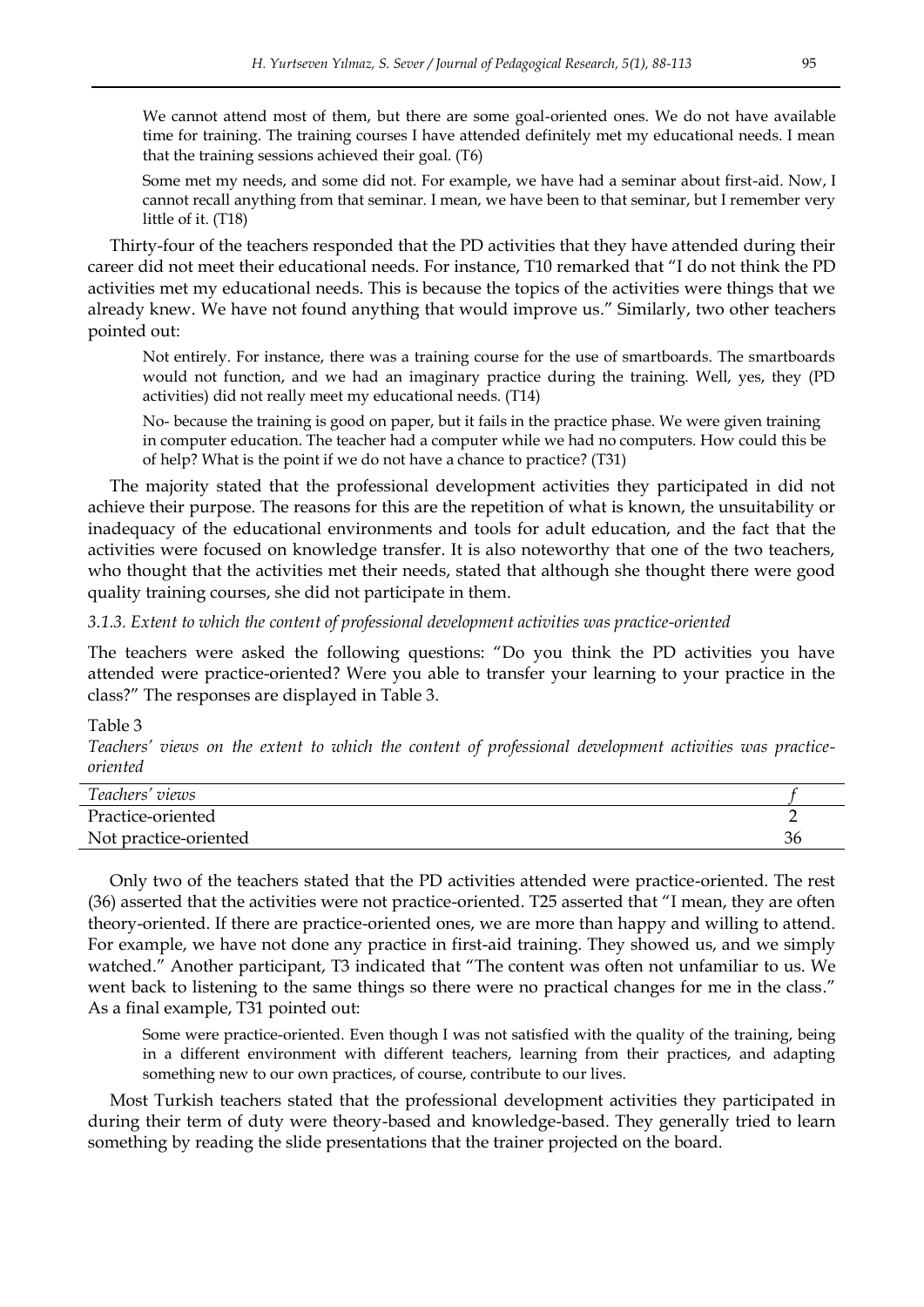#### *3.1.4. Duration of professional development activities*

The participants were asked the following question: "Was the duration of the PD activities you have attended adequate for the topics covered?" Table 4 shows the responses.

Table 4 *Teachers' views on the duration of professional development activities Teachers' views f*

| The duration was not adequate. |  |
|--------------------------------|--|
| The duration was adequate.     |  |
|                                |  |

Twenty-two of the teachers responded that the duration of the PD activities attended was adequate for the topics covered. In this sense, T4 remarked that "They are often around 40-45 minutes in duration. Of course, the duration depends on the nature of the training, but it is enough to cover (the intended topics). It is enough time since trainers use presentation slides anyway." In a similar manner, T19 underlined that "The duration is not the problem. The problem is the delivery of the content. The length of the training does not matter."

The teachers who considered that the duration was adequate focused on a particular point. Regardless of the duration issue, teachers stated that the training was generally restricted to a short period of time (also due to teachers" pressure) by trainers. As T24 pointed out:

They say the training starts at 9 am and ends at 5 pm. However, the trainers suggest speeding it up and say, "there are some trivial topics we can skip, and we will finish at 1 pm". The participants also want to go home early. The trainers do not believe in their job and consider it to be a chore. It is a top-down order by which they are assigned to educate 300 people at once, and they end up loathing it. In this way, they cut off hours from the training.

Fifteen of the teachers considered that the in-service training duration was not enough to cover the intended topics. T32 remarked that "It is not adequate. Generally, the intended topic coverage is too extensive for the allocated time, so the trainers have to skip some topics or speed through the topics." Another teacher, T31 asserted that:

Some were poorly timed. There was too much or too little time. They plan a 120-minute training for something that can be delivered in 40 minutes, which is a waste of time and labor, and a loss in every sense.

Regarding the durations, all teachers agreed that the times written on paper were often not followed during the practice. Sometimes, the reason for this was the unwilling or unprepared trainers, sometimes the teachers" fatigue or unwillingness, and sometimes the timing that was not suitable for the subject.

*3.1.5. Physical Environmental Conditions of Professional Development Activities* 

The teachers were asked about the physical environmental conditions of the PD activities they had attended, and the responses are shown in Table 5.

Table 5

*Teachers' views on the physical environmental conditions of professional development activities* 

| Teachers' views                                                                   |    |
|-----------------------------------------------------------------------------------|----|
| Physical conditions were favorable.                                               | 24 |
| Some had favorable physical conditions. Some had unfavorable physical conditions. |    |
| Physical conditions were unfavorable.                                             |    |
|                                                                                   |    |

Twenty-four of the teachers reported that the physical conditions where training took place were favorable. For instance, T4 remarked:

Training sessions are often held in conference halls at the schools, or else teachers are asked to go to the district centers. For the former ones, the physical conditions vary depending on the school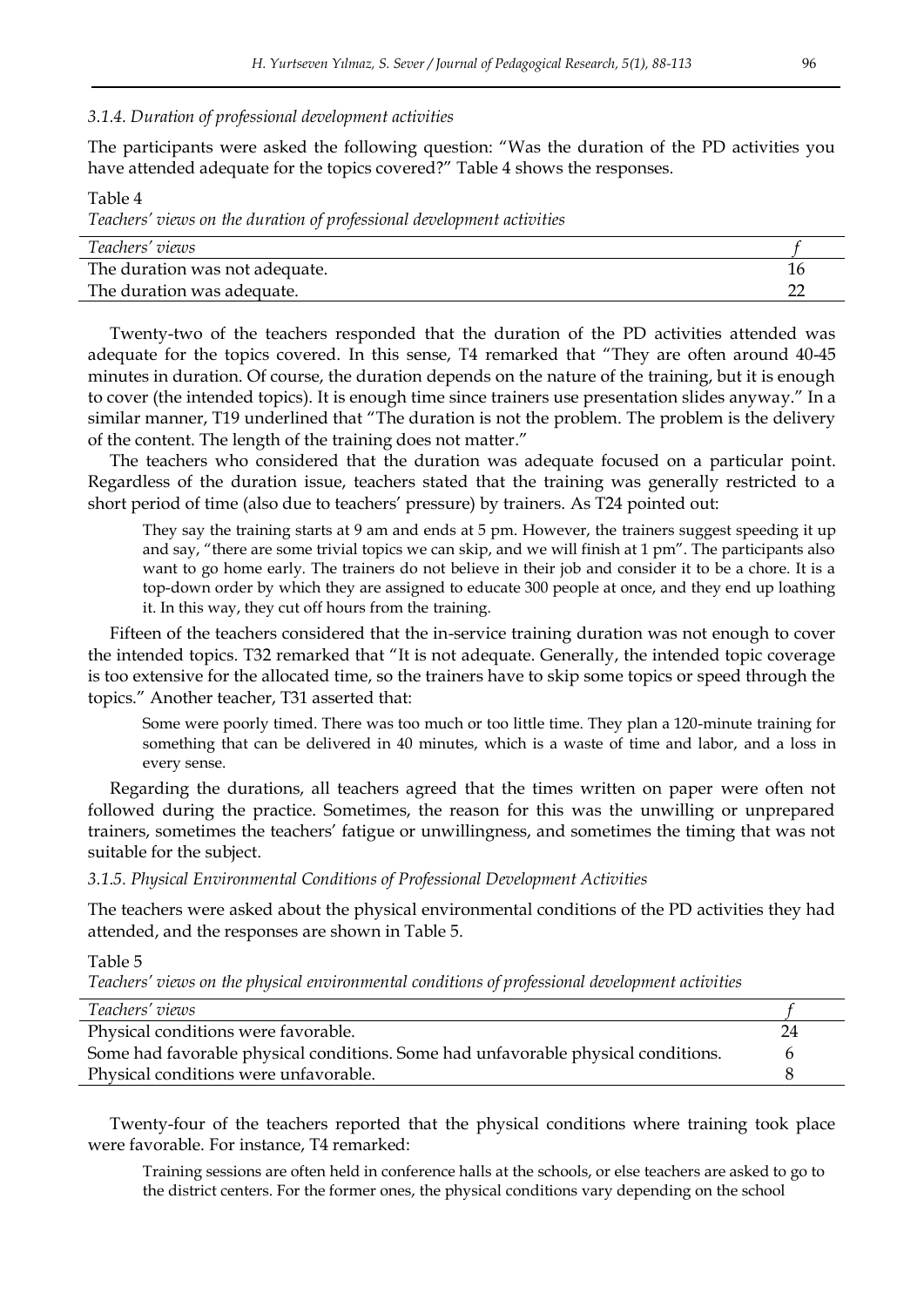facilities. The ones in the district centers are held in large conference halls open to everyone, and these, of course, are organized more carefully.

Six of the teachers noted that some of the educational events they attended had favorable physical conditions while others did not. For example, T25 pointed out:

Not all were favorable. First of all, some of them are held in very crowded places. They gather you in a big hall. There is a small screen. You cannot even see the screen from a distance sometimes. I do not think the conditions are very favorable. There must be smaller groups.

Similarly, T16 expressed that, "Yes, some of them were nice places, such as conference halls. But many of them were in a classroom or in a very cold or hot place. There was even one held in the cafeteria."

Eight of the teachers stated that the physical conditions where the activities took place were not favorable. For instance, T15 assertad that:

They are not favorable. For example, we are crammed into multi-purpose halls. The places are very stuffy, hot, airless, and stifling, or there is too much noise, or too many people, which becomes a problem. I mean, we had such difficulties in the training courses that I remember.

The physical environmental conditions of professional development activities that were held were found appropriate by the majority of the teachers. Teachers wanted to receive education in their own schools and did not want to go to another school or hall. Teachers cared more about the proximity of the environment than its appropriateness. The most common complaint of teachers was that the environments were crowded. They stated that there was noise in the training sessions carried out in crowded environments, it was difficult to focus attention, and so the training did not serve its purpose. Another issue that was mentioned about the environments was the ineffective use of educational tools. Projection was predominantly used in the training courses. Smart boards, which have been popularized by the Ministry of National Education in recent years, were also used frequently in the training courses. However, with these tools, only the slides were projected on the screen, and teachers were waiting for the trainers to read the slides. In some examples, it was stated that the transparencies were not read by the trainer and even that this task was left to the participants.

*3.1.6. Qualifications of the trainers providing professional development activities* 

The teachers were asked whether they thought the trainers of the PD activities were experts in their fields, and the responses are given in the following table (Table 6).

Table 6

*Teachers' views regarding the expertise of the trainers providing professional development training* 

| Teachers' views                                                                 |  |
|---------------------------------------------------------------------------------|--|
| They had sufficient expertise.                                                  |  |
| Some of them had sufficient expertise. Some of them had insufficient expertise. |  |
| They had insufficient expertise.                                                |  |
|                                                                                 |  |

13 out of 38 teachers considered trainers" expertise to be sufficient. T1 expressed that, "I think they had sufficient expertise. They have been involved in the education sector for many years too. But I think they are not entirely sure whether what they tell us is productive or not." Fourteen of the teachers thought that some of the trainers were experts in their fields, and some were not. For instance, T3 stated that, "It would be wrong to speak for all of them, but some had sufficient expertise. Some got us to listen to them while some sent us to sleep."

On the other hand, 11 teachers suggested that the trainers did not have sufficient expertise. For instance, T16 explained that, "They had insufficient expertise. I mean, they are teachers just like us. Maybe they have had the education we have, yet they have not completed a higher level of education. Sometimes they give evasive answers to our questions." Similarly, T23 asserted that: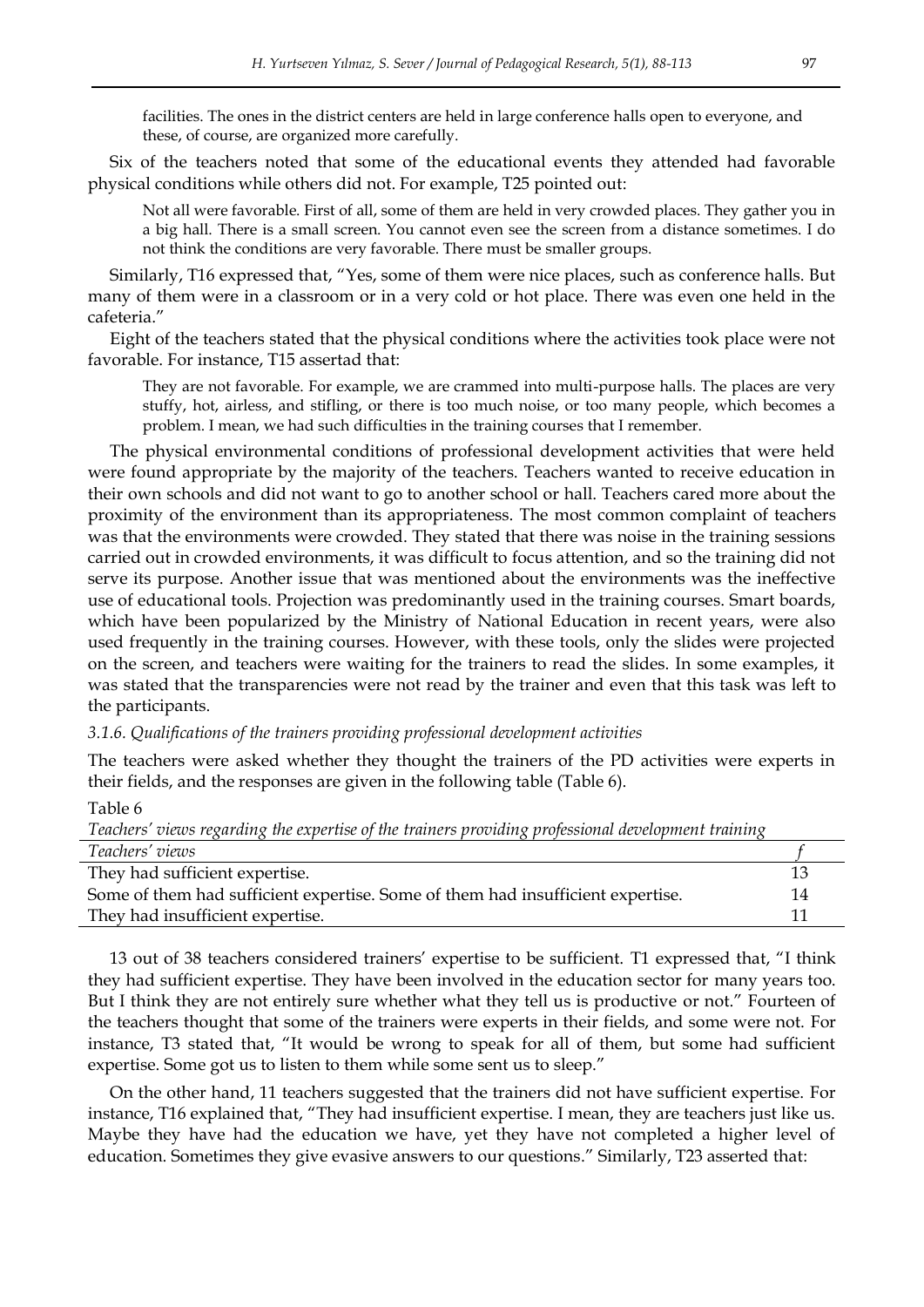They had insufficient expertise. It is generally the case that people whom I would not even consider having much classroom management do this job. I have come across trainers whose voices we could hardly hear, who had difficulty speaking behind the stand and who could not make eye contact with the audience. Maybe it was just my case; I do not know.

Teachers often emphasized the reluctance of trainers. Trainers were tired of constantly explaining the same training to different groups. In addition, it is understood that there were trainers who were inexperienced or needed training in communication skills and adult education. Teachers complained about trainers who treated them like children or belittled them. Teachers were particularly bothered by the fact that academics ignored the knowledge and experience of teachers and gave advice about the practice by telling them theoretical information even though they did not have teaching experience.

#### *3.1.7. Methods and techniques used in professional development activities*

Teachers were also asked whether suitable methods and techniques were used in the PD activities. They were also asked to elicit some of these methods and techniques. The frequency values based on the teachers" responses are presented in Table 7.

Table 7 *Methods and techniques used in professional development activities* 

| There are all the contractive and the projection and the property of the contract of the second through the contract of the contract of the contract of the contract of the contract of the contract of the contract of the co |    |
|--------------------------------------------------------------------------------------------------------------------------------------------------------------------------------------------------------------------------------|----|
| Teachers' views                                                                                                                                                                                                                |    |
| Lecture                                                                                                                                                                                                                        | 38 |
| Question and Answer                                                                                                                                                                                                            | 13 |
| Games                                                                                                                                                                                                                          |    |
| Modeling                                                                                                                                                                                                                       |    |
| Brainstorming                                                                                                                                                                                                                  |    |
| Drama                                                                                                                                                                                                                          |    |

The responses showed that the most frequently used methods to which teachers referred were lecture and question and answer. T17 stated that, "It was generally lecturing and questions and answers. I do not remember anything else." Another teacher, T29 expressed that, "Lecturing, question and answer, asking us questions to see if we have an idea. That is often the case. It is like lecturing first, and then answering our questions or asking what we think about a particular question."

Teachers also mentioned games. However, it was not clear whether the method or technique referred to as a game was role-playing, dramatization, or drama. Only one teacher clearly stated that drama was used. For instance, T6 stated that, "I think the methods and techniques were used effectively since we were involved in the games. There was no other method anyway. We played games together." Similarly, T22 expressed that, "Some were individual work, while drama activities were in groups. The rest was lecturing." In addition to these responses, two teachers referred modeling. For example, T20 asserted that, "Lectures are frequently used, but I remember that mannequins were used in first-aid training for practice. Computer education was carried out with computers." Besies, only one teacher indicated that brainstorming as, "Presentations are quite common anyway. But some people utilized question and answer and brainstorming methods."

The most preferred method in professional development activities was the method of lecture, in which training was effective. After the trainers conveyed information to the participants with this method, they used the question-answer technique to measure their understanding. In addition, the modeling method was used in practical training, such as first aid and computer training. Teachers remembered better the activities using different methods. Training where games were played or the participants were active was the first to come to mind.

#### *3.1.8. Assessment and evaluation in professional development activities*

The Turkish language teachers were asked whether assessment and evaluation were implemented at the end of the PD activities. Table 8 presents several teacher responses.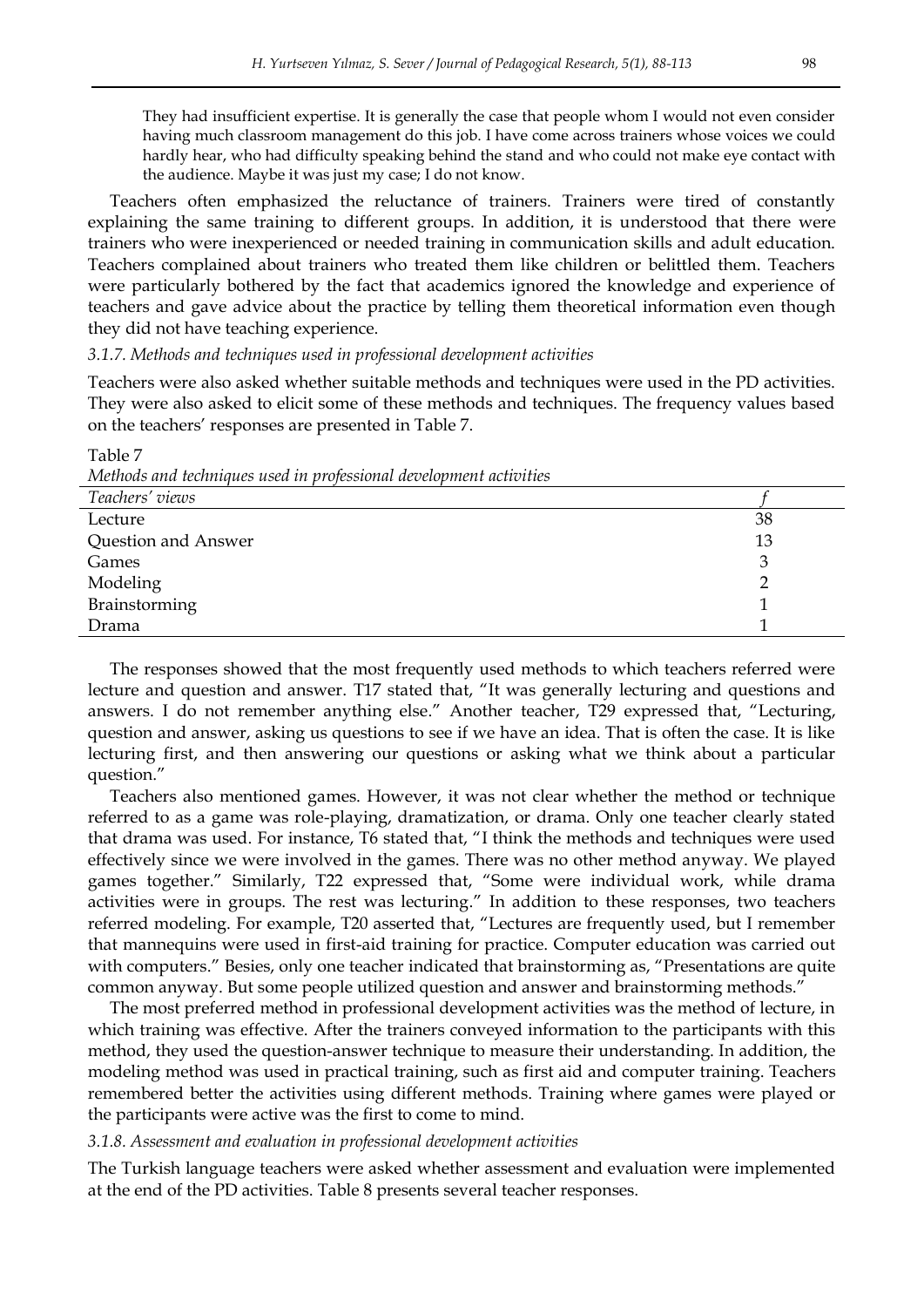Table 8

| Teachers' views on assessment and evaluation implemented in professional development activities |    |  |  |
|-------------------------------------------------------------------------------------------------|----|--|--|
| Teachers' views                                                                                 |    |  |  |
| Assessment and evaluation were implemented.                                                     | 18 |  |  |
| Assessment and evaluation were implemented in some of them.                                     | 10 |  |  |
| Assessment and evaluation were not implemented.                                                 | 10 |  |  |

Eighteen of the 38 Turkish language teachers stated that assessment and evaluation were conducted at the end of the PD activities in which they participated. In this regard, T4 stated that, "Assessment and evaluation are conducted. They are things we usually complete elsewhere and submit to satisfy people." Two other teachers, T20 and T33 pointed out that:

Yes, there is an exam for each training course. It is absolutely necessary to take the exam to get a certificate. No certificate is delivered without taking an examination, but the assessments are not really reliable. One can pass the exam even if s/he never follows the training. People cheat in some of the tests. The trainer gives the answers sometimes. (T20)

Yes. There is assessment and evaluation. We were tested on topics we had no idea about, so we helped each other, like 'the answer to question  $35$  is option  $A'$ . We did and assessed the test ourselves. We corrected our mistakes on the test. (T33)

Ten of the teachers pointed out that some of the PD activities were assessed at the end of the training in which they participated, while others were not. For instance, T3 stated that, "One or two of them (PD training courses) applied measurement, but most of them do not do it."

10 Turkish language teachers stated that assessment and evaluation were not implemented during PD activities. For example, T8 stated that "There was no evaluation. But we received a certificate that I have kept."

It is understood from the teachers" opinions that some of the professional development activities were assessed, and some were not. Teachers drew attention to the quality of the evaluations made. They stated that these assessments and evaluations were made without any seriousness at the end of the process. They were not realistic and remained only on paper.

*3.1.9. Determining professional development needs of Turkish language teachers* 

Following the scope of the current study, the teachers were asked, "did the MONE or its affiliated units consult your opinion to determine your professional development needs during your teaching years?" The responses can be seen in Table 9.

Table 9

| Teachers' views on determining professional development needs |  |
|---------------------------------------------------------------|--|
| Teachers' views                                               |  |
| I was consulted for my opinion.                               |  |
| I was not consulted for my opinion.                           |  |

As seen in Table 9, 21 of the teachers reported that they were not consulted for their opinions on their professional development needs by the MONE or its affiliated units. For instance, T2 pointed out:

We were not asked anything. They did not identify our needs and deficiencies. There was an attempt to introduce a performance-based system, but it would have been better if we had first identified our shortcomings and then the system had been changed.

Seventeen of the Turkish language teachers expressed that they were consulted by the MONE or its units to determine their PD needs during their teaching career. In this sense, T15 stated, "Surveys are occasionally carried out, but nothing happens afterward. We did not get any kind of feedback.". Another teacher, T23 asserted that: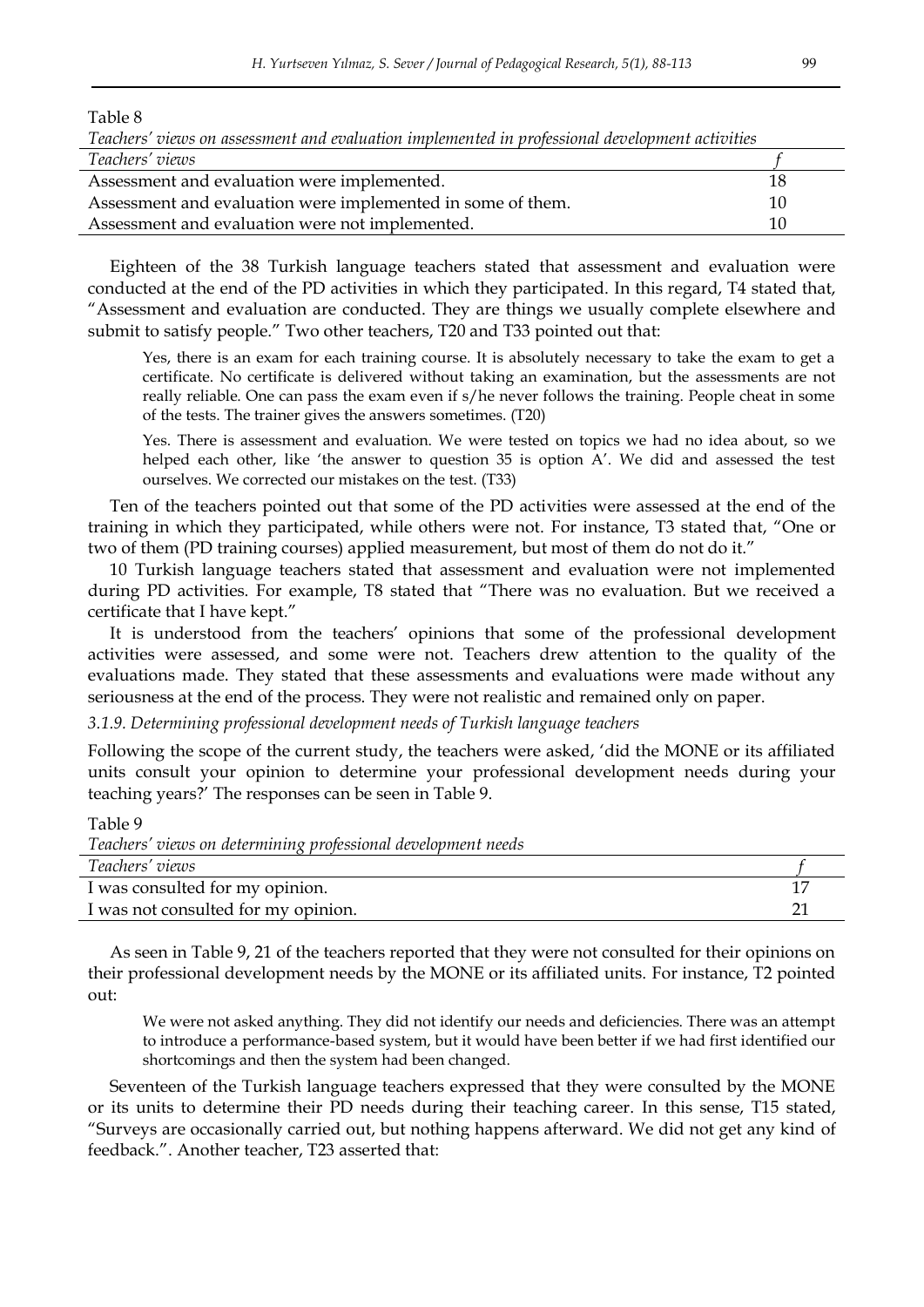There are some surveys, but I do not even think they look at them much. I do not want to express myself much in the community meetings anymore because, think about it, you have been a teacher for 15 years, and you have been telling the same things for 15 years, and you see that nothing has changed. Then, you think your word is not respected.

Almost half of the teachers stated that the MONE or its affiliated units did not consult them for their opinions to determine their professional development needs, while the other half stated that they were consulted. Teachers complained that they could not receive feedback even if they expressed their needs and wishes. For this reason, they thought that they were not given importance within the institution.

#### **3.2. Teachers' Views on Professional Development**

#### *3.2.1. The necessity of professional development*

Our participants were asked whether they considered professional development activities to be necessary for teachers. They were also asked to elaborate on the reasons for their responses. Thirtyseven of the teachers asserted that PD activities were needed for their professional development, whereas one teacher disagreed. T4 coded teacher who considered PD to be necessary responded as "Everything is changing, and we are trying to keep up with the changes. This generation has different wants and expectations. The parental profile varies. The student profile varies. Hence, our needs are increasing". Another teacher, T15, pointed out that:

Yes, it is necessary because the world is changing so fast. Of course, we do not go round in circles. We try to improve ourselves, but we still need training to keep up with the speed of change, because I do not base my teaching on my education that I received 14 years ago. Nor should I. Times are changing. The profiles of children are also changing. The learning environment is changing. The needs are changing. The government needs to increase the quality of education, exploring common ground for all teachers.

Examining the responses, we observed that teachers emphasized a discourse of "change". They wish to keep pace with the rapidly developing/changing world. The reason is that the factors affecting the quality of their work are inevitably a part of this change. As the key elements of education, students are growing up in the world informed about the current social and educational principles, which are different from the world where teachers were born and raised. Parents expect their children to be educated with the most current information and contemporary teaching approaches. Teachers are expected to accommodate this rapid change, develop in their field, and plan education by acting on this change. In order to actualize this adaptation, professional development activities are required. Only one of the teachers, T19, found the PD activities unnecessary:

They are not necessary. It would be so much better if they reached us via the Internet. Face-to-face education and the like, these are outdated. I mean, it is necessary to keep up with the times. They could do online education, which is so much more convenient. It could be when I am home, feeling ready to start training instead of calling me out here for training at 7 in the evening. What am I supposed to think about: the training or my hungry kid waiting for me at home?

As can be inferred from this response, the teacher who responded negatively about PD was not entirely against PD activities. T19, who had been working for 26 years, no longer cared about faceto-face training. S/he emphasized that people could use computers nowadays, hence online activities would be effective. Also, we understood from his/her previous responses that s/he was not satisfied with the PD activities s/he had attended during his/her teaching years.

#### *3.2.2. Trainers Providing professional development activities*

Teachers responded to the question, "who do you think should provide professional development training?", and Table 10 displays their responses.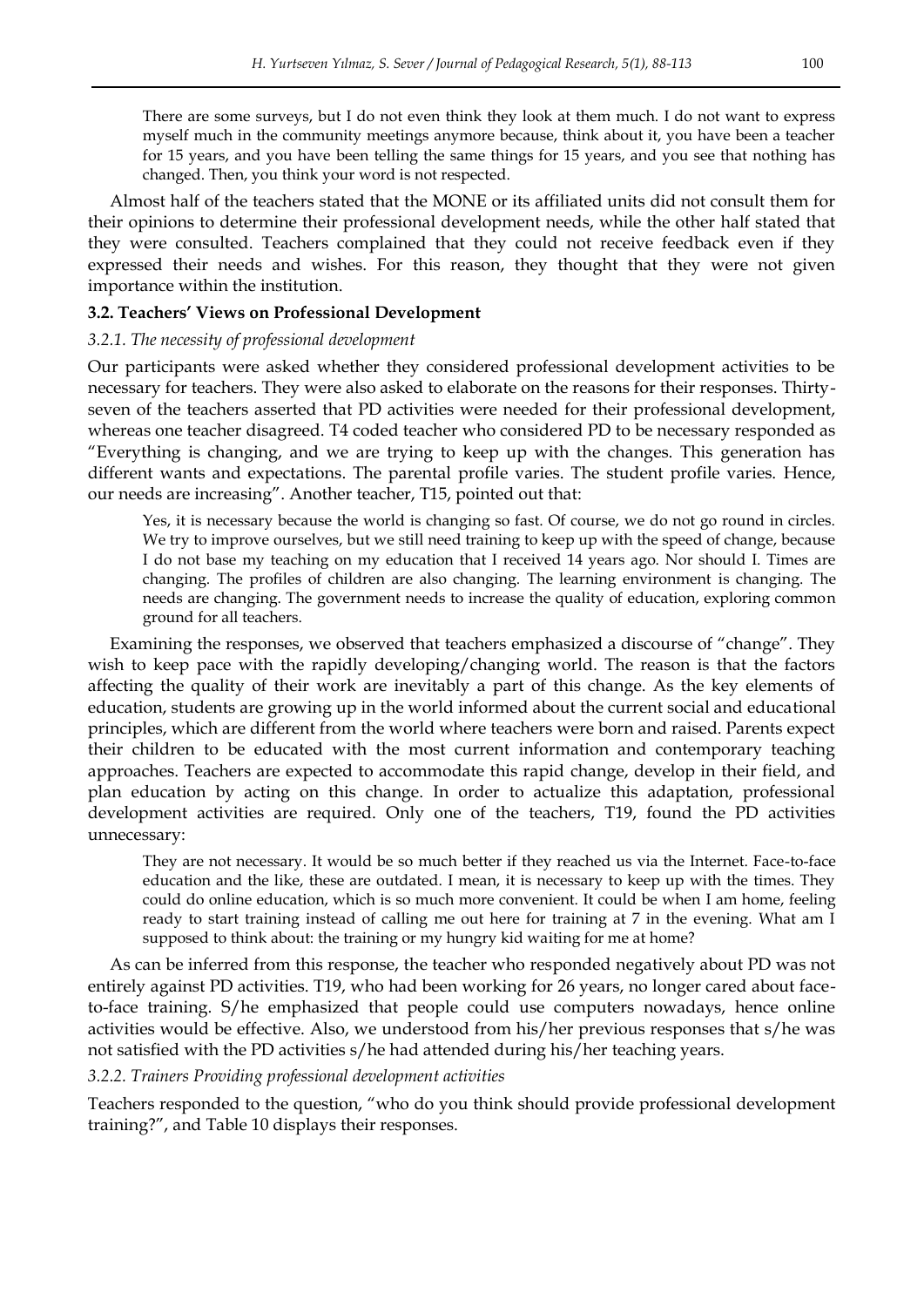| Table 10                                             |    |
|------------------------------------------------------|----|
| Teachers' views on professional development trainers |    |
| Teachers' views                                      |    |
| By experienced teachers                              |    |
| By experts in the field                              | 29 |
| By MONE trainers                                     |    |

As seen in Table 10, 29 of the teachers preferred the field experts to provide PD training. In this sense, T9 and T14 coded teachers expressed that respectively:

Well, I think training should be given by people at universities who are experts in their fields and engaged with students. I do not know if that is possible because academicians are generally interested in the academic aspect of the work. However, I think people who know both the academic dimension and are close to students should be giving instruction related to PD activities. (T9)

It (PD training) should be given by experts in this field. Apart from being an expert, a trainer should be good at teaching, that is, someone who has a great understanding of teaching practice. Knowing is not enough. Trainers should have the ability to speak and know what to tell and when. (T14)

Seven teachers stated that experienced teachers should conduct PD training. The responses of T1 and T2 were as:

I think training should be given by people who have many experiences in teaching. People who were involved in a classroom atmosphere for years and have gained experiences should train the teachers. Someone who has experienced being a teacher would know better. (T1)

Teachers should do it. Frankly, I agree with academics delivering PD training, but as we teachers are the ones in the implementation stage, it would be better if training revolved around us. We know best what we want, our shortcomings, and problems. To accommodate all these, I think it would be better if teachers involved in the implementation stage provided the PD training. (T2)

Two of the teachers stated that MONE trainers should provide PD training. As T24 pointed out:

The MONE needs to establish a unit for this. Of course, this needs human resources. I would like to take part in such a unit. I would be the teacher of that unit. I would have certain subjects to master; you cannot know everything after all. They would say "you are going to give seminars on these three topics next year," and I would prepare myself.

Despite giving different responses, all teachers shared the following common points. Trainers should:

- 1. be experts in the field, get teachers to trust their knowledge, be able to give satisfactory answers to teachers' questions,
- 2. have teaching experience, be aware of in-class problems, and offer realistic solutions to these problems when needed,
- 3. have the ability to teach, because knowledge alone is not enough,
- 4. have excellent communication skills, make eye contact and use facial expressions and gestures, and be good-humored, and
- 5. remember that they work with adults, and avoid treating participant teachers like children.

## *3.2.3. Timing of professional development activities*

The participants of the study were asked, "when should professional development training be held?", and the responses were grouped into two categories (see Table 11).

Table 11

|  | Teachers' views on timing of professional development activities |
|--|------------------------------------------------------------------|
|  |                                                                  |

| Teachers' views                                     |  |
|-----------------------------------------------------|--|
| During the seminar (June and September) periods     |  |
| During the seminar periods and in the academic year |  |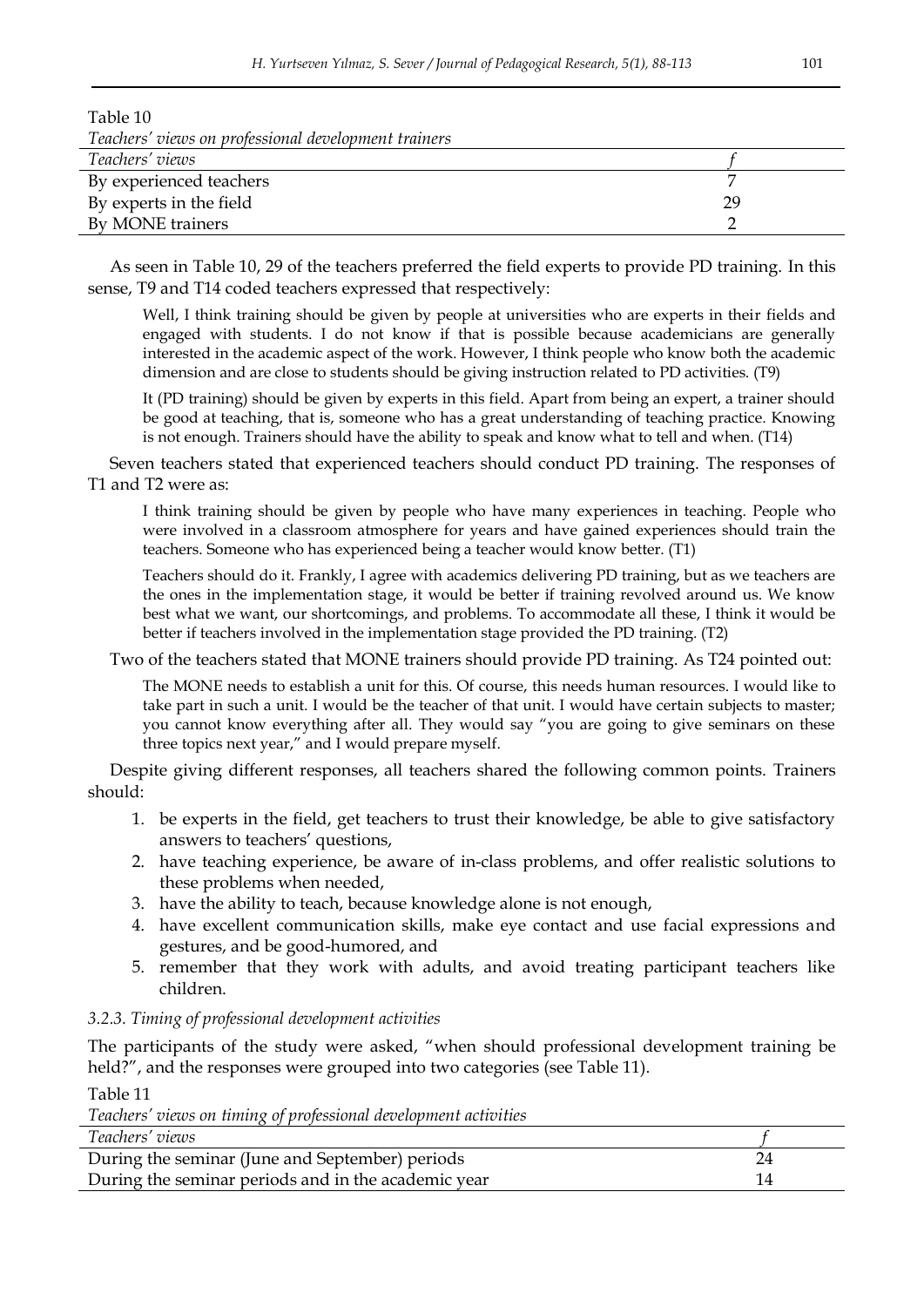Twenty-four teachers suggested that PD training should be held during the seminar periods at the beginning of September and the end of June. T3 and T16 coded teachers pointed out:

When the training overlaps with our classes, it gets exhausting, and we just want to leave. We are quite reluctant. We already feel exhausted after 7 - 8 hours of teaching. I think it is better to hold the training in the seminar periods, as we have more spare time in those periods. (T3)

I think it should be during the seminar periods in June and September. During the year, teachers find it troubling to leave after school to go to the schools where seminars are held. We have nothing to do and are burdened with unnecessary matters during June and September. Seminars should be held in these months so that it would not be a waste of time for us. (T16)

Fourteen of the teachers stated that PD activities could be held both during the seminar periods in September and June and in the academic year. For instance, T14 expressed that, "It would be good if seminars took place in June and September, or maybe throughout the year."

The last two weeks of June and the first two weeks of September are reserved by the MONE for teachers" professional development activities. For this reason, most of the teachers wanted professional development activities to be planned in these periods. Thus, they believed that this 4 week period would be more efficient. 14 teachers stated that such activities could be planned during the seminar period and in the academic year. Teachers only wanted to participate in professional development activities when they were not physically and mentally tired.

*3.2.4. Participation status of professional development activities* 

We asked the teachers whether participation in professional development activities should be compulsory or voluntary. They were also asked to address the reasons. Table 12 shows their responses.

| Table 12                                                                       |    |
|--------------------------------------------------------------------------------|----|
| Teachers' views on participation status of professional development activities |    |
| Teachers' views                                                                |    |
| Voluntary                                                                      | 12 |
| Compulsory                                                                     | 17 |
| Both voluntary and compulsory                                                  |    |

Seventeen teachers suggested that it should be compulsory to attend PD activities. For instance, T3 stated that, "Participation should be compulsory. 80% would not participate if it were voluntary. Even if there were a subject I was interested in, I would say "geez, who is gonna go now!" Similarly, T4 pointed out that:

Participation must be compulsory. Everyone needs training. Participation in PD cannot be on a voluntary basis because everything is changing, and we need to change too. If participation were voluntary, only 10 out of 100 people would attend. However, if we make it compulsory, we can create a developing society.

On the other hand, 12 teachers favored voluntary participation in PD activities. As T5 stated that:

It can be on a voluntary basis because otherwise, it will not serve its purpose. People do not want to listen and shut down. If it was for me, it could have been compulsory, but I suppose it would work better if it was voluntary participation.

Nine of the teachers stated that participation should be both compulsory and voluntary. T10 and T31 coded teachers explained that:

It should be on a voluntary basis, but in some cases, participation should be mandatory because teachers can really be reluctant. I think it should be compulsory to participate when the PD training is about essential matters, such as when it is about our specialized field because, you know, not everyone is the same. (T10)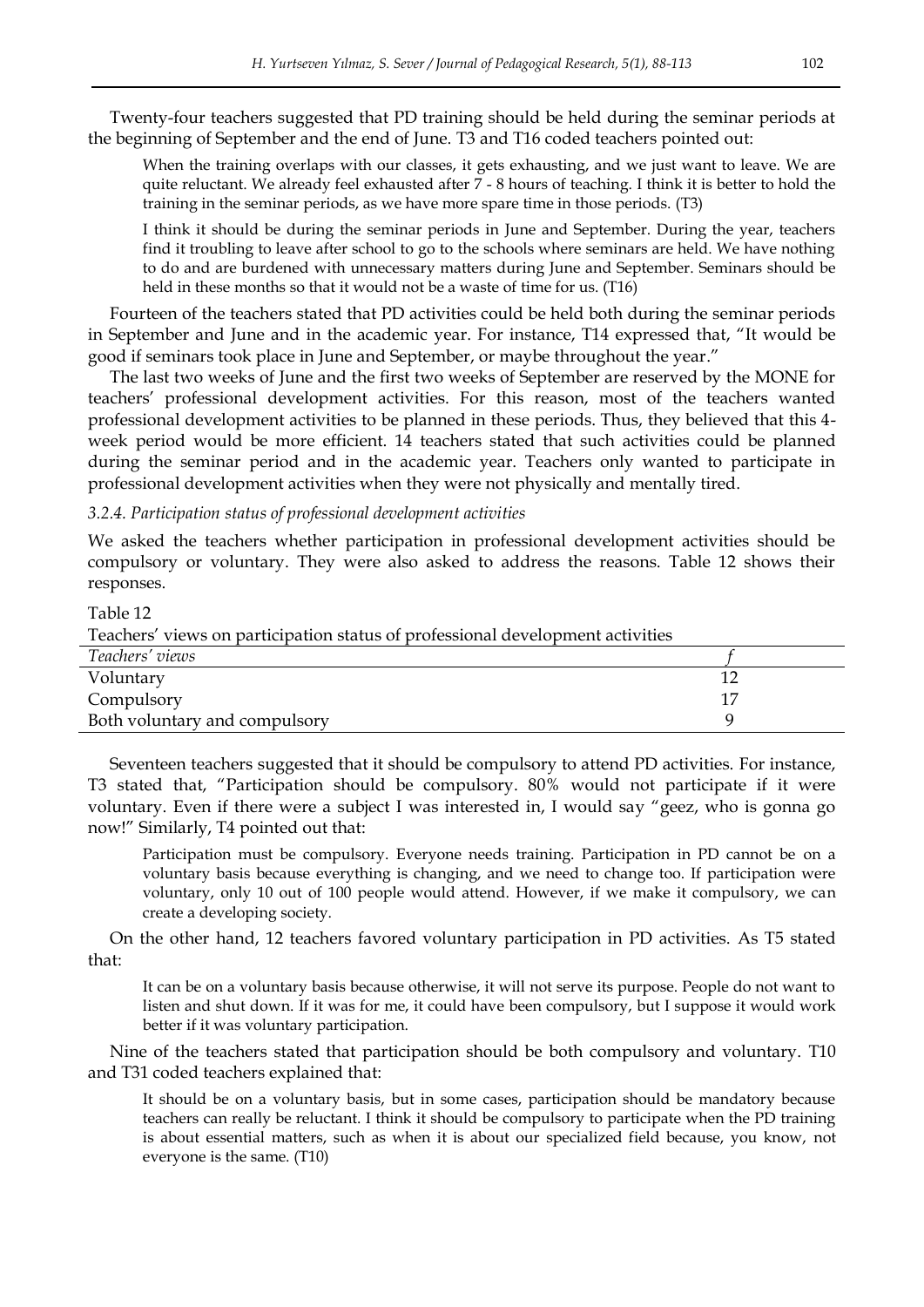The majority of the training should be on a voluntary basis, but we should also have some compulsory training, as we have colleagues who are not open to development. They need to keep up with progress. Students constantly learn, and they learn about researching more than we do. We should find a way to keep up with their pace. Therefore, some training must be compulsory. (T31)

According to teachers, learning happens more easily in activities they participate in voluntarily; such activities work better. However, when activities are voluntarily, most teachers do not participate. For this reason, they thought that some activities should be compulsory. Otherwise, they stated that a standard could not be achieved in terms of teachers" qualifications.

*3.2.5. Planning of professional development activities* 

Regarding the planning of PD activities, the teachers were asked, "where should the planning of professional development take place? (central / province / district / school etc.)", and the answers were as follows (see Table 13):

| Table 13                                      |    |
|-----------------------------------------------|----|
| Teachers' views on planning of PD activities  |    |
| Teachers' views                               |    |
| At a local level (province, district, school) | 23 |
| At a central level (Ministry)                 |    |
| Both                                          | 13 |

Table 13 illustrates that 23 teachers preferred the PD activities to be managed at a local level. The responses referring to provinces, districts, and schools were grouped and labeled as "local". T12 pointed out that:

I think provinces and districts should be responsible for the planning. I mean, the Ministry may impose a top-down approach. I think the Ministry may overlook the local differences. Certain areas may be the same, but there will also be differences. Therefore, I think planning should be at the local level.

On the other hand, 13 teachers thought that both central and local authorities should be held responsible for PD training. For instance, T4 asserted that, "It should be local, but in contact with the center. Local authorities should determine their training programs and then contact the center for support. A training course that is done in its own right fails badly." Similarly, T5 pointed out that:

From local to central, everyone should contribute their ideas, because people at the higher level hierarchically may not comprehend the problems of people at the lower level. Everyone's opinion should be regarded, from higher to lower levels. There should be a commission, consisting of people from every level.

Two teachers stated that PD activities should be centrally planned and managed. For instance, T3 stated that, "The center can manage the training courses. In this way, they would be more orderly and productive." Another teacher, T34 expressed that, "I think it would be better for everyone to undertake the same program coming directly from the center, under the same or at least similar conditions."

The teachers who thought that "the needs and problems of the regions are best known by those working in the region" stated that professional development activities should also be planned regionally. They thought that the regional needs were overlooked in the center"s planning, i.e., the Ministry. Teachers who thought these two units should not act independently stated that common planning could be done.

#### *3.2.6. Local differences in professional development activities*

The Turkish language teachers were asked for their opinions on whether teachers" professional development needs differ across provinces/regions in Turkey (see Table 14).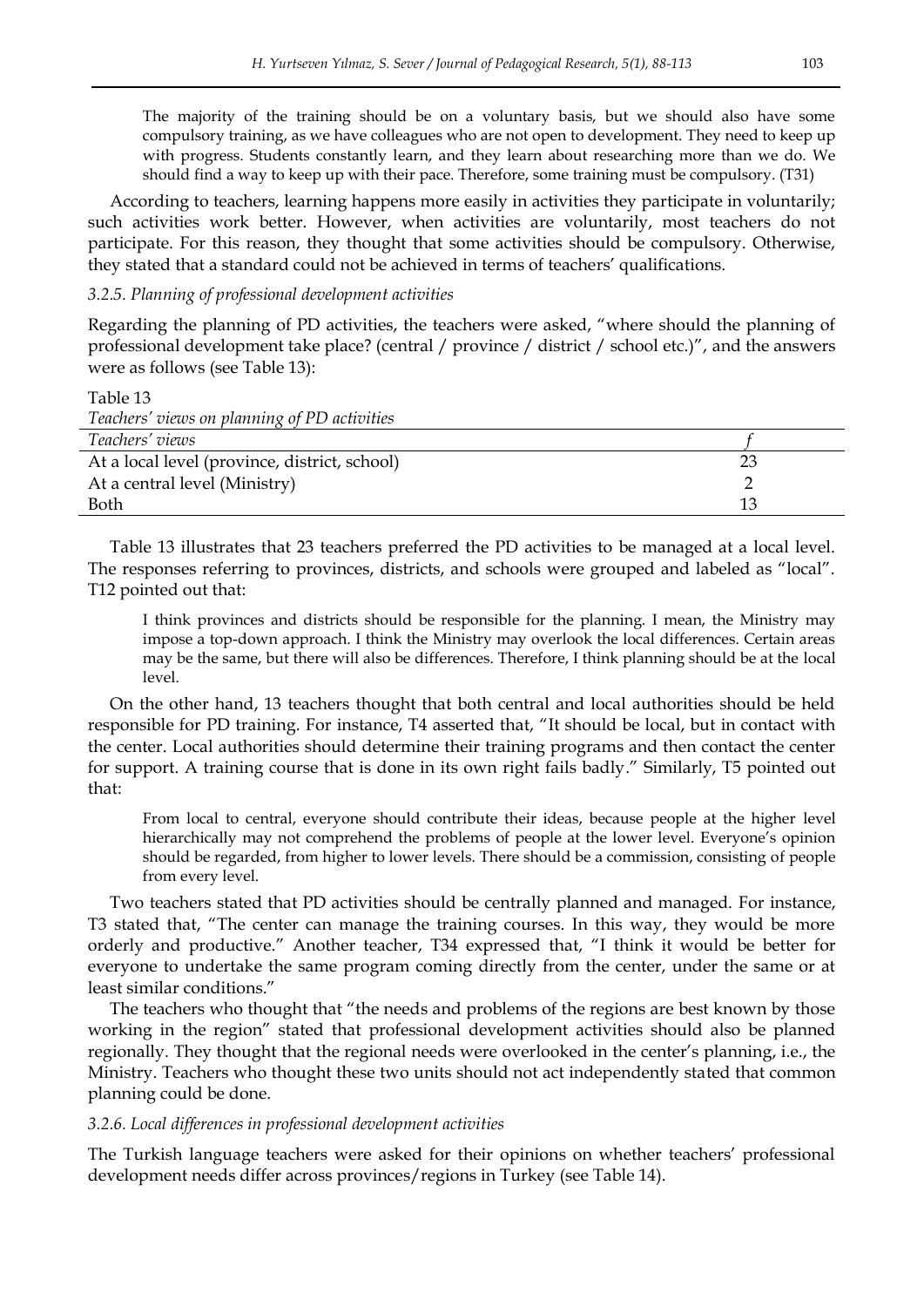| Table 14                                                                    |    |  |
|-----------------------------------------------------------------------------|----|--|
| Teachers' views on local differences in professional development activities |    |  |
| Teachers' views                                                             |    |  |
| There is a difference.                                                      | 34 |  |
| There is no difference.                                                     |    |  |
|                                                                             |    |  |

Thirty-four teachers noted that there were differences in teachers" PD needs across provinces/regions in the country. T2 stated that, "Conditions are different across the country. Professional development needs of a teacher in Bursa (the west) and one in the east are not the same. Hence, the training courses should be individualized or localized." In a similar manner, T4 expressed that:

It depends on the provinces/regions. I was first assigned to Erzurum (the east). None of the kids spoke Turkish. I needed to teach them how to read and write first to teach the Turkish language. It was tough for me. The biggest problem in metropolitan cities is the lack of communication with parents.

Four teachers advocated that there would be no differences in teachers' PD needs across provinces/regions. T10 asserted that, "Maybe there is a difference in adapting to the province; otherwise, I don"t see much difference."

The majority of the teachers stated that education conditions vary from region to region, and sometimes even within a city. Hence, the professional development needs of teachers also differ from region to region. In other words, the positive and negative consequences of a region"s geographical, economic, and socio-cultural structure affect how teachers will direct education. Therefore, it may be beneficial for teachers to participate in professional development activities in the fields they need to determine this direction. However, some teachers thought that this difference did not affect professional development needs, only the adaptation of teachers to the region. According to their thoughts, there will be no difference when the harmony is complete.

#### **4. Discussion and Conclusion**

The Ministry of Education manages in-service teacher professional development at the central and local levels in Turkey. In this study, professional development training courses held by the MONE were evaluated in line with Turkish language teachers" views, and the teachers" expectations from professional development and the analysis of the current situation were presented. Following the findings of the current study and research in the literature, the following conclusions about professional development activities in Turkey have been reached.

The professional development activities organized by the MONE barely meet the educational needs of Turkish language teachers. Research on professional development for teachers has revealed different reasons for this situation. For example, Veyis (2012) argued that the reason why the activities fail to meet teachers" expectations and educational needs entirely is that the activities aim to train all teachers, that is, that they are too general. The research conducted by Yıldırım (2012) put forward several other reasons, including discussing commonly known topics, lack of current topics in the program, and insufficient time for practice-oriented subjects. Our study also addressed all these problems, yet we observed a prominent reason in the findings. Teachers stated that the objectives of professional development programs were not reflected in the actual activities. Everything appeared to be suitable for the purpose on paper, but there were various problems in practice. The teachers believed that even though PD programs were not highly regarded, they were forced on teachers. Such enforcement resulted in teachers' unwillingness to participate in professional development. Some teachers even felt that they were not valued due to carelessly organized PD activities. The negative impact of politics should not be overlooked, either. There have been nine ministers in the last 20 years in Turkey, which has impeded the sustainability of professional development policies. Professional development programs could not go beyond the complementary structure and content that primarily supports the decisions of the political will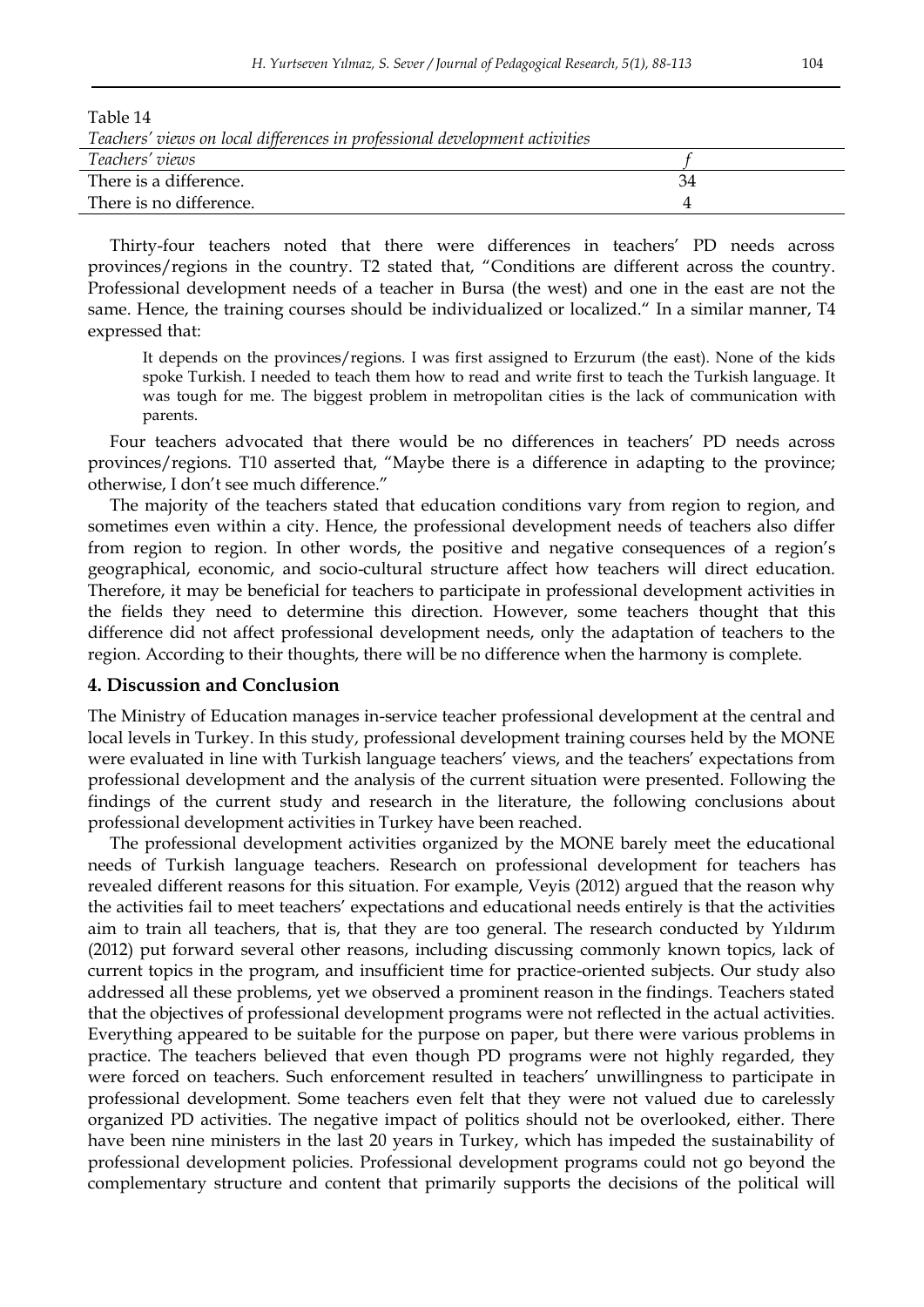(Günel & Tanrıverdi, 2014). Therefore, changes in politics have had a positive or negative impact on professional development practices.

Turkish teachers (94.7%) stated that the PD activities were ineffective for teachers to learn novel approaches; hence, the training had no effect on classroom practices. Similar results emerged in the studies conducted by Durmuş (2013), Uçar (2005), and Sezer (2006). The teachers underlined that they could not transfer their learning in professional development activities to the classroom since the training was focused on knowledge transfer and did not cover innovations in education. However, Özen"s (2006) study suggested that teachers primarily benefitted from theoretical knowledge in professional development activities for teachers, which also contributed to classroom applications. It would be unfair to state that professional development activities did not contribute to teachers" professional development. As seen in the findings, some teachers found communicating with fellow teachers during the training to be as effective as the PD programs themselves (T31 and T32). Therefore, theoretical knowledge would certainly be useful. However, this result can be interpreted as an indicator of the teachers" attitudes towards professional development activities based on their negative experiences.

As knowledge transfer dominates a significant number of PD training courses, the lecturing method becomes predominant. In reference to studies with similar remarks, professional development activities are conducted in didactic form or in the form of listening presentations detached from the context (Bayrakcı, 2009; Bümen et al., 2012). Lecturing, which is generally used to attain knowledge-level objectives, is a method in which the trainer is more active than the audience. Although this method is practical, if the instructor does not enrich the learning environment with various methods and techniques, learning becomes tedious (Erciyeş, 2019). Joyce and Showers (2002), investigating the impact of teachers' professional development activities on classroom practices, stated that training carried out only in the form of presentation, lecturing, and demonstration does not facilitate classroom teaching. Our findings revealed that it was only the question-answer technique that was used to evaluate comprehension at the end of the instruction or the topic covered. We observed that trainers did not use a variety of methods and techniques. Therefore, training inevitably becomes tedious for teachers. However, the use of methods and techniques such as brainstorming and drama that incorporate high-level thinking skills during the activities can increase participants' interest in training and create an environment where they can learn from the activities and include these types of methods and techniques in their classes.

Teachers found the learning environments of the professional development activities to be appropriate for adult education. This finding contradicted the teachers" complaints about crowded halls. Both our study and other related studies (Avşar, 2006; Büyükcan, 2008; Uçar, 2005) put forward teachers" dissatisfaction with activities where hundreds of people gathered in large halls, or where the physical conditions were not suitable for adult education. However, distance turned out to be a more critical element for teachers. The teachers attached more importance to physical proximity than to an appropriate learning environment, and wished to receive training in their own school. In other words, even though the environment was not suitable for training activities, it was more important for teachers to hold PD training in their workplace. The teachers expressed their expectations regarding the learning environments as follows: There should be specially prepared environments for professional development activities that are comfortable, clean, tidy, spacious, equipped with suitable tools, not crowded, and convenient for small group work, where there are no transportation problems, and that meet physical needs and make teachers feel valuable.

When considering educational tools in the physical environment, it was observed that the teachers complained about the inadequacy and inefficient use of educational tools. Trainers do not use overhead projectors properly, and they write on transparencies and read through them. It causes a decrease in teachers" interest in PD training as well as in the efficiency of training. Teachers referred to the lack and insufficiency of educational tools (materials) as one of the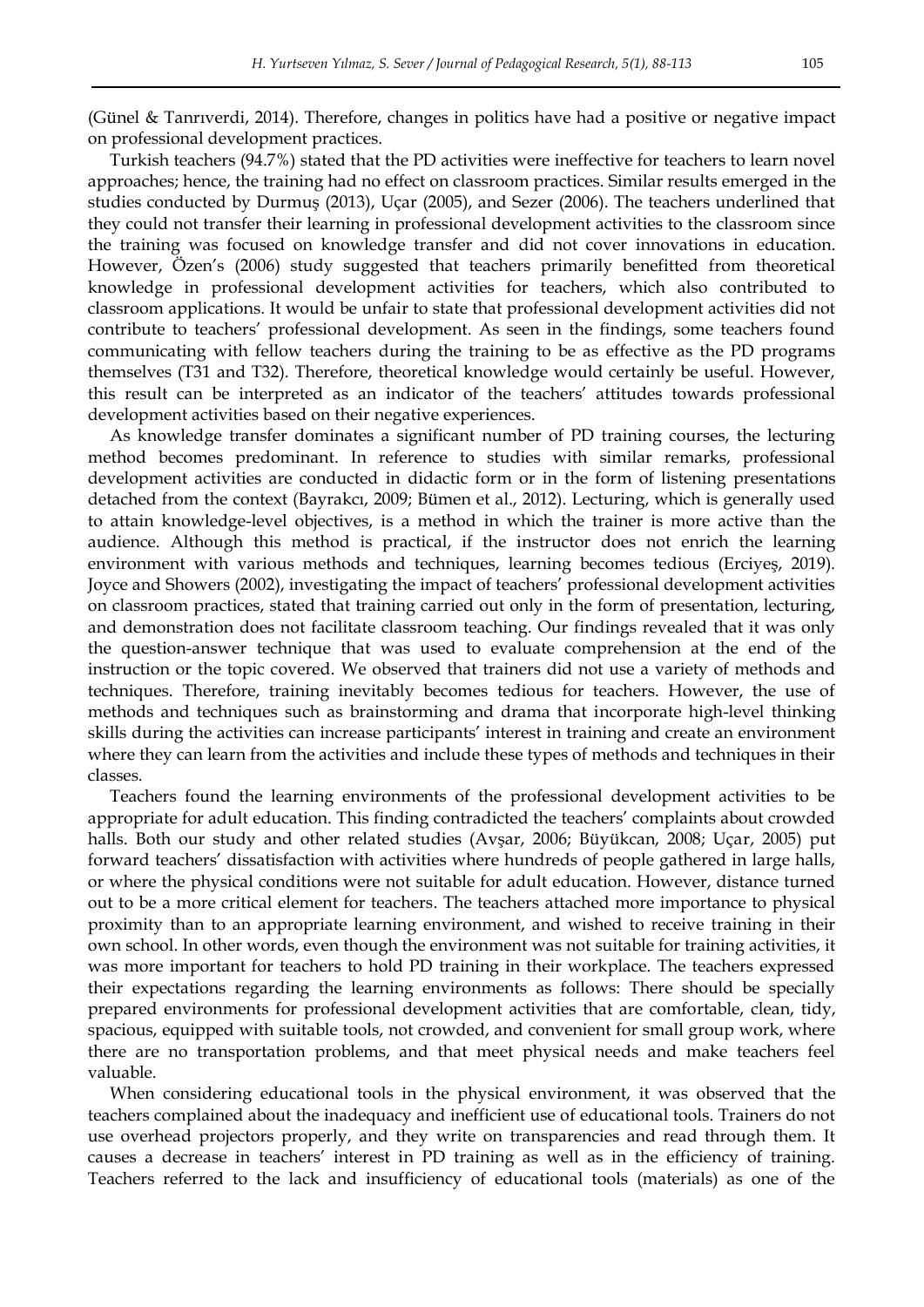problems in the studies by Nartgün (2006) and Büyükcan (2008). However, since these problems are not addressed in detail, the source of the problems is not identified. It was also prevalent in our findings that smartboards became a widespread educational tool upon the initiatives of the Fatih Project, and yet the teachers stated that smartboards were used as a projector.

The teachers" opinions about the duration of professional development activities revealed salient facts. Both those who considered that the duration was adequate and those who referred to the inadequate duration of training concluded that time was poorly managed in activities. Either participants" pressure or trainers" request to shorten the training time resulted in inefficacious meetings and a cursory review of in-depth topics. Thus, teachers felt bored or took the training for granted, the quality of the training decreased, and teachers failed to achieve the expected efficiency. However, the training courses appeared as if they were completed successfully. Yoon et al."s (2007) study revealed a significant relationship between the duration of teachers" participation in teacher professional development and student learning. They indicated that an average of 49 hours of participation in substantial teacher professional development boosted students" achievement by about 21 percent. The findings also revealed that other professional development activities (often lasting 5 to 14 hours) delivered in more limited periods did not yield a statistically significant difference in the students' learning process. Therefore, reducing the time allocated to PD activities eliminates the effect of teacher professional development on student achievement. At this point, the issue of trainers" qualifications needs to be addressed. Teacher responses revealed that teachers drew more attention to trainers" communication and teaching skills than to lack of knowledge. The teachers stated that the trainers had difficulties motivating the participants and ensuring teachers" interest in the training. They also pointed out the trainers" reluctance, reporting that trainers who were forced into PD programs by their superiors projected their sense of obligation onto the participants. In a learning environment where both trainers and participants feel compelled to participate in PD, we cannot expect educational efficiency. In the studies conducted by Nartgün (2006) and Özen (2006) on the effectiveness of in-service training programs for primary school teachers, the teachers remarked that the trainers had insufficient field knowledge and did not have a good command of subject matter knowledge, that is, they were not field experts. Yıldırım"s (2012) study on basic training courses indicated that the formal nature of the communication between prospective teachers, trainees, and trainers negatively affected the efficiency of training. In Öz (2012) and Turgut's (2012) studies, the teachers indicated that academics should give professional development training. However, our study revealed a prominent finding concerning this proposition. Teachers remarked that some academics attempted to establish superiority in their communication with teachers and underestimated them. This situation prevents teachers from focusing on the content of the training. Some of the teachers who participated in Özen"s (2006) study emphasized that some academic staff treated them as their students. Similarly, Avşar (2006) addressed teachers" inadequacies in field knowledge and mentioned the problems related to trainers' competencies in adult education. In this case, it becomes significant that field experts receive training in adult education. It is also problematized that academic staff working in teacher training institutions lack teaching experience. Teachers expressed that trainers who did not have teaching experience conveyed theoretical information and failed to provide practical examples. The findings concluded that the training sessions where trainers maintained effective communication or accommodated practical applications appeared to impact teachers, while others remained merely as a source of a participation certificate for trainees.

Teachers also drew attention to the quality of assessment and evaluation. Some PD programs carried out assessment and evaluation while others did not, yet the main problem was that measurement practices were not taken seriously. Assessment and evaluation practices where teachers copy their colleagues" answers or trainers give the answers cannot contribute to the development process. Our research echoed the results from Avşar (2006), Güneş (2006), Çiftci (2008), Durmuş (2013), Uçar (2005), and Arıbaş et al. (2012), demonstrating the deficiencies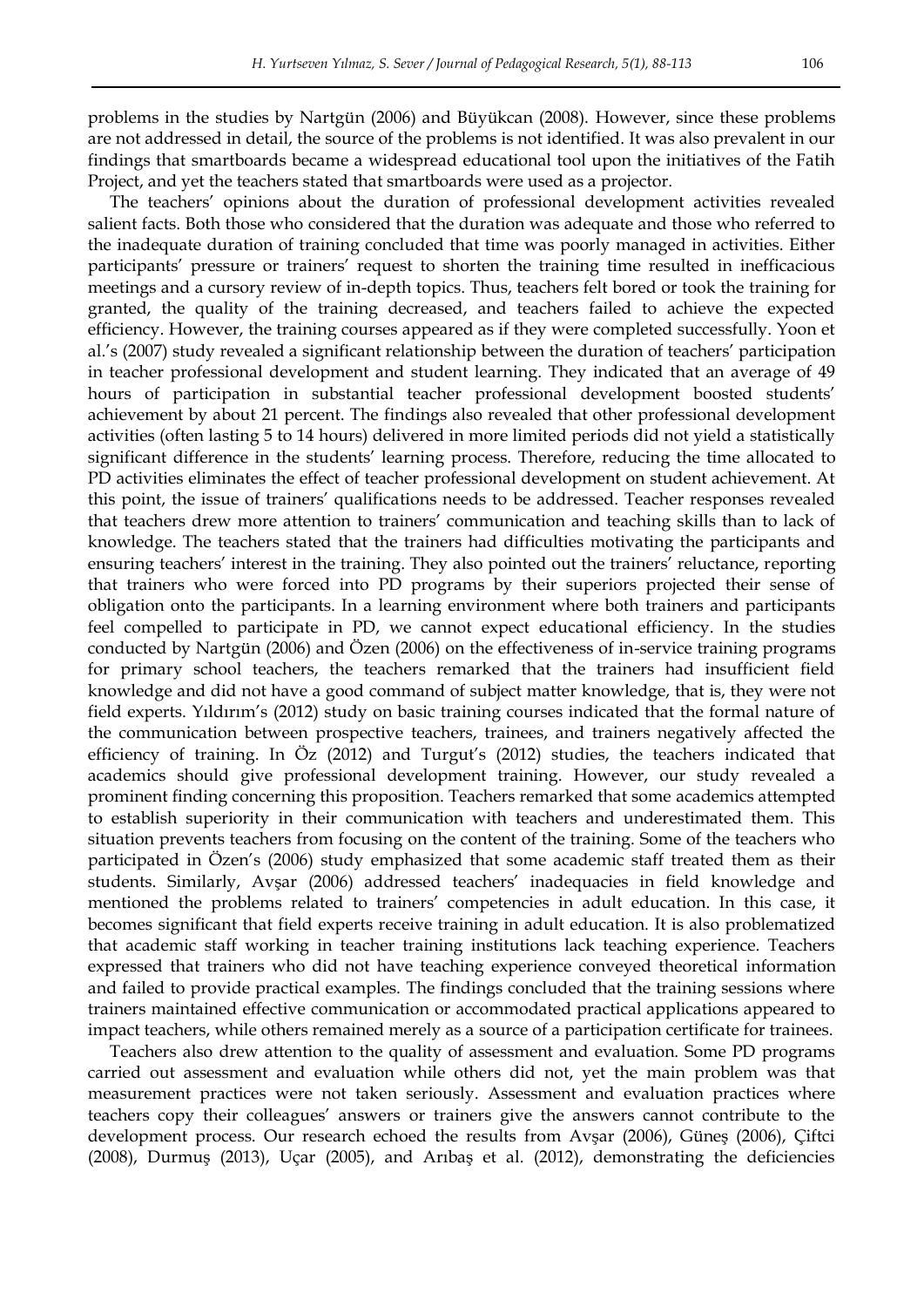regarding the assessment and evaluation implemented during or after professional development activities.

None of the Turkish language teachers we interviewed had postgraduate education. This result is hardly surprising. The MONE Performance Program in 2019 (2019b) reported that the ratio of teachers having completed postgraduate studies in Turkey was 8.93%. However, Köseoğlu et al. (2020) concluded in their study that the most effective training for teachers was postgraduate education (master's and doctorate degrees). However, the teachers we interviewed in our study considered postgraduate education for professional development as a challenging goal to achieve. Teachers must take exams for postgraduate studies. Those who were willing to start a postgraduate degree referred to a lack of time to prepare for the exams. The main reason for other teachers to be reluctant was that postgraduate education would barely result in a pay raise and did not make a difference in their career planning. Teachers expected encouragement from the MONE in this regard.

Examining the teacher responses, we found that the MONE or its affiliated units did not consult with teachers to identify their professional development needs or follow up with the consultation process. The teachers who were consulted for their opinions mentioned surveys conducted with teachers. They expressed that they completed the surveys yet complained about not receiving any feedback. However, according to Angadi (2013), needs analysis should be carried out to reveal teachers" shortcomings in related subjects as the first step when determining the content of professional development programs, and the required professional support should be provided by considering the results obtained from the analysis and by integrating the conditions of the school environment where teachers work. Besides, according to the andragogical approach, adults are life-, task-, or problem-centered in their learning orientation. Adults are motivated to learn to the extent that they think that learning will help them fulfill their duties or cope with real-life situations and problems (Knowles, 2005). Teachers inevitably become reluctant to participate in activities carried out without determining their needs and desires. Besides, teachers faced feelings of insignificance when they were not provided with any feedback. As a result, we encountered teachers who gave up seeking the truth. According to the TALIS report, the lack of appropriate professional development activities was one of the main obstacles to professional development in Turkey (Büyüköztürk et al., 2010). Although teachers considered professional development to be necessary, they did not participate in activities that did not meet their needs and wishes. The teachers agreed that the programs designed by their principals or the Ministry were not effective.

Regarding timing, the majority of the teachers stated that professional development studies should be carried out during the seminar periods in early September and at the end of June. In the studies by Özan et al. (2014) and Turgut (2012), teachers articulated that it would be more beneficial to conduct professional development training at the beginning or end of the year, as happens currently, or spread the training sessions over the year. Veyis (2012) noted the teachers' remark that professional development training should be delivered in summer. Unlike the teachers' views in the abovementioned studies, our study found that teacher motivation was low in the training programs held during the year. Teachers stated that they were unable or reluctant to participate in professional development training during the academic year due to inconvenience with class hours and occupational fatigue. However, seminar periods were organized to support their professional development. During these 15-day seminar periods, the teachers had no work to do, which they thought was a significant loss of time. The teachers believed that serious approaches to professional development activities in these periods would serve their purpose. Some teachers stated that training held during the academic year would also appeal to them if their teaching hours were regarded when scheduling the events, and then they would be willing to participate in PD training.

The Turkish language teachers had the opinion that the training should mainly be compulsory. Every teacher needs development, and the institutions where teachers work should support teacher professional development. They addressed the low participation ratio in voluntary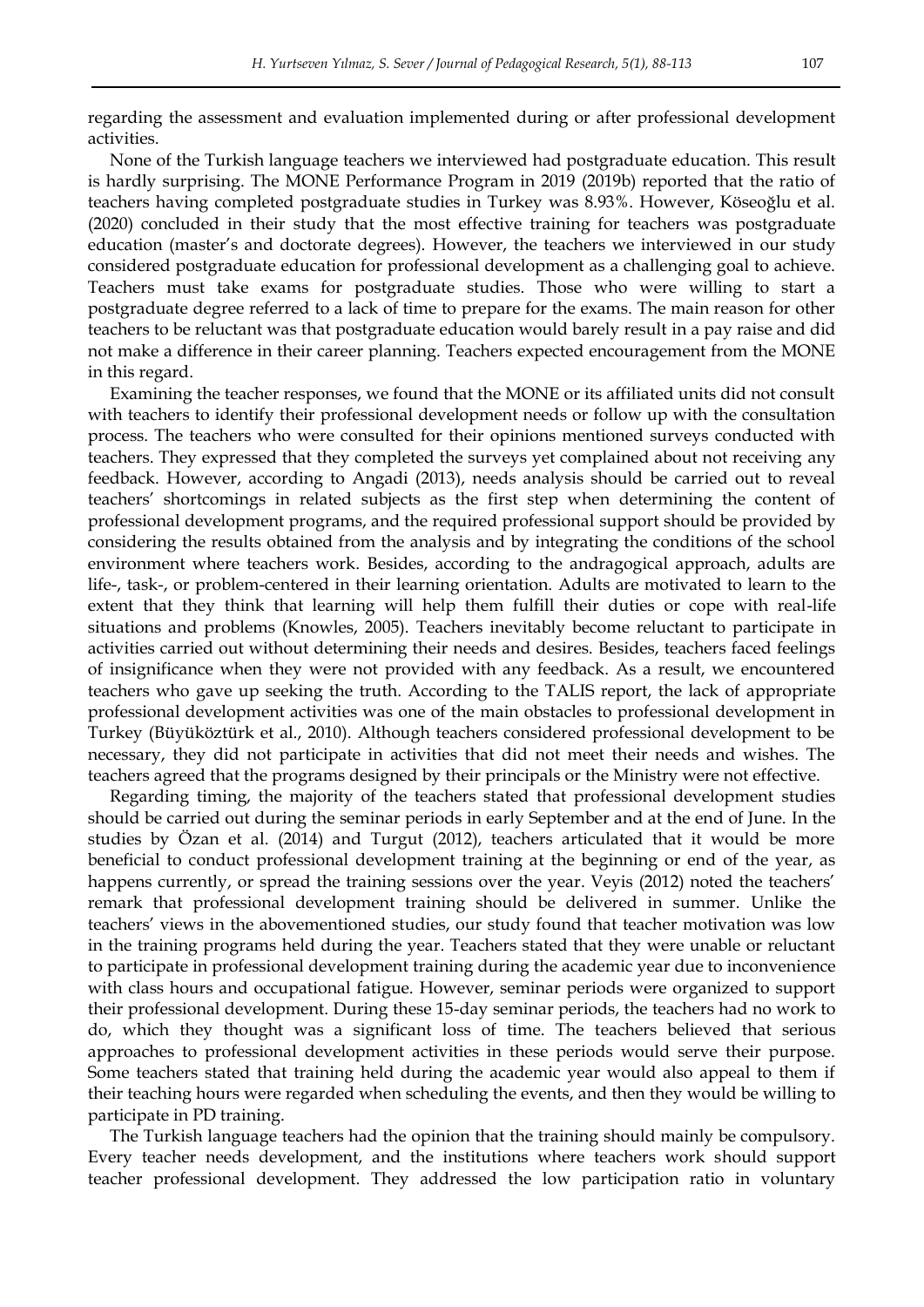training, and explained that since teachers were used to working all day, they became reluctant to attend extra activities out of working hours. The findings included a prominent focus on participation status. The teachers argued that participation in professional development programs could be voluntary, but then no one would participate in voluntary training, which would impede teacher professional development. Kennedy"s (2016) review of the studies comparing the effectiveness of professional development activities, where differences emerged concerning voluntary and compulsory participation, reminded us of the role of teachers' will in developing their practices. In professional development, "attendance is mandatory but learning is not." The time allocated to professional development is a significant variable. However, although presenting the amount of time and the activities performed within this time as required may increase the time allocated to professional development quantitatively, it may negatively affect achievement of the goal of professional development (Özer Özkan & Anıl, 2014). However, we observed that many countries obligated teachers to receive professional development. For example, more than 15 European countries made it compulsory for teachers to participate in professional development activities. Similarly, teachers are obliged to participate in professional development activities for 240 hours in five years in China and 100 hours per year in Singapore (Bakioğlu, 2013). We can conclude that although voluntary participation boosts the motivation to learn, it does not ensure all teachers" development. Our participant teachers also emphasized that teachers with more inservice teaching experience were more distant towards professional development training. Some teachers may think they do not need improvement as their years of experience increase. Nevertheless, more development and change may be necessary for them. According to Göçmen (2003), the more a person believes in his/her own values, experiences, and ideas, the more s/he is closed to learning. For a person to learn, s/he needs to approach and accept different information with humility, enunciating "there is more to learn outside of the world I experience and the values I have. I don"t know, but I want to learn."

Almost all Turkish teachers (94.7%) drew attention to local planning of professional development programs. The majority supported the idea that PD planning should be managed locally because local management would be more informed about local needs. The teachers expressed that as the student and parent profiles changed, their problems changed; thus, their professional development needs were also transformed accordingly. They thought that the Ministry might overlook these needs. The findings illuminated that the teachers considered the PD planning of the Ministry as a "top-down" application and felt enforced to participate in these PD programs. Similarly, Öz (2012) argued that professional development programs should move away from center-based applications and focus on activities aiming to solve local problems. Since professional development activities are perceived as an essential tool in promoting and disseminating national education policies in our country, the conceptual scheme of these training courses is generally determined by the Ministry"s central units. However, centrally managed activities often fail to take into account teachers" current needs and expectations and therefore, cannot always be efficient. Teachers had the opinion that the Ministry should determine local needs by conferring with the local management even though the planning was firmly central.

Another notable finding in the study was that professional development was perceived merely as courses and seminars. The teachers we interviewed listed the names of the seminars and courses when asked about the professional development activities in which they had participated. We examined a sample in-service training program prepared by the MONE Professional Development Support and Monitoring Department following the updated quality criteria (MONE, 2021), and found that it merely included courses, seminars, and pre-service preparation programs. The traditional understanding, which regards professional development training as a process in which teachers gain knowledge and skills with one-time courses or seminars, has been criticized for the following reasons: the school context is not factored into the training, the training is not grounded in classroom practice, and it is out of alignment with current theories of teaching and learning (Borko et al., 2010). The fact that professional development programs fail to consider teachers"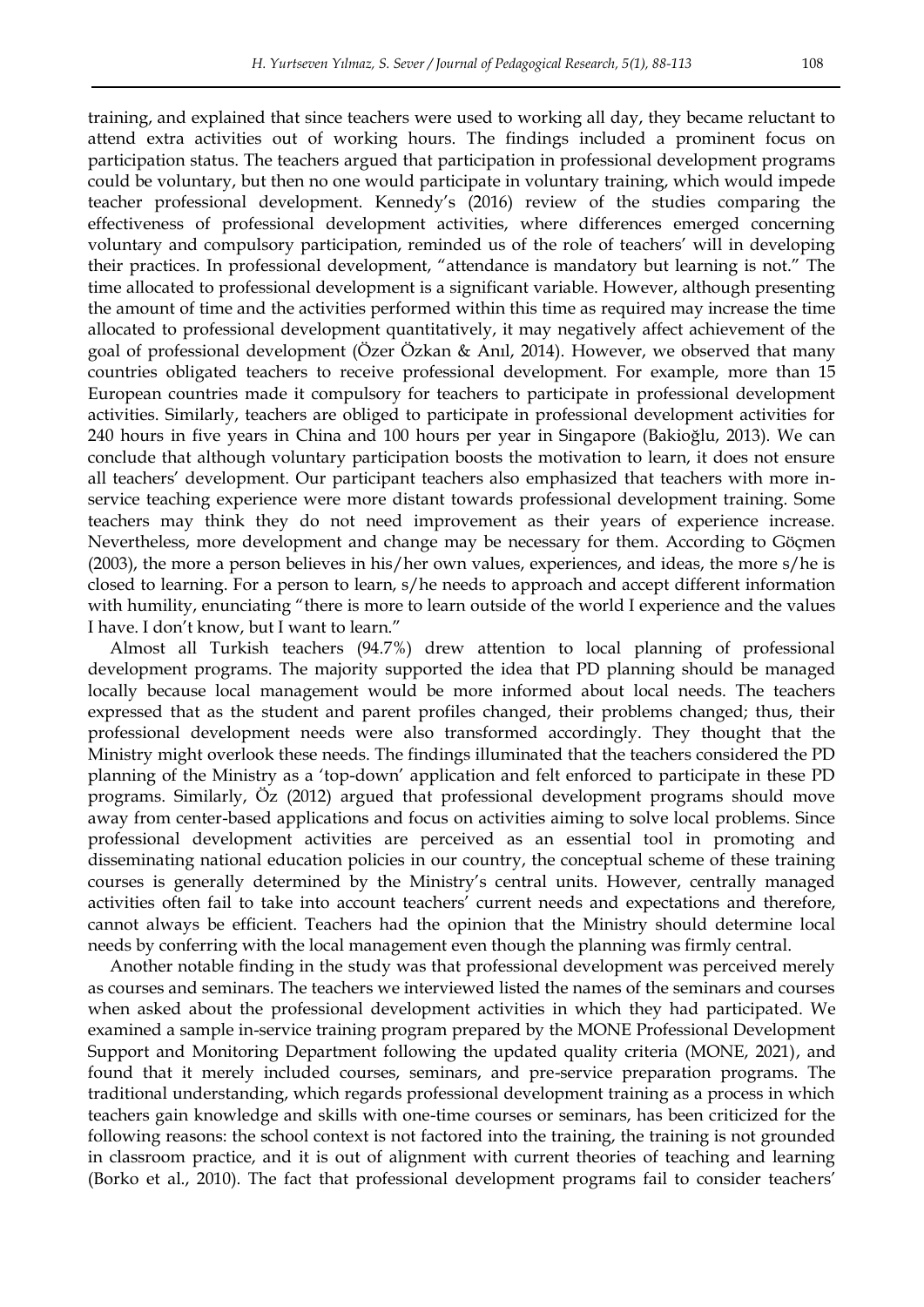autonomous learning skills and interaction among colleagues and teachers, and hence position teachers as passive actors in the process, should be seen as a hindrance to the success of professional development. Haydn et al. (2008) revealed that letting teachers have a say in determining their own learning agendas for their PD and exchanging ideas with each other is a great driving force in terms of professional development.

## **4.1. Recommendations**

Considering the results of the study, the following recommendations are made:

1. Teacher development positively impacts student achievement. Therefore, teachers" PD needs should be identified, and PD programs should be planned and implemented accordingly.

2. Professional development should be perceived as more than just courses and seminars. Teachers should be provided with various options for professional development rather than having one type of PD program enforced on them.

3. Fundamental to education, parents, students and environmental factors vary across provinces/regions. Hence, teachers" problems and PD needs also vary across provinces/regions. Local differences and needs should be taken into account in PD planning, and the planning should be locally oriented. The MONE should conduct local research to determine teachers' needs, and PD programs should be prepared based on teachers" demands, expectations, and needs. This would enable teachers to feel regarded in their institution.

4. Teachers should be obliged to participate in professional development activities for a certain period of time (e.g., 49 hours). Such an obligation serves as a qualitative measurement among teachers. However, teachers should be given the option to select the activities to attend, and the topics, the places and the schedules, which would enable them to participate in PD voluntarily.

5. It should be noted that PD needs vary among teachers in different fields. Therefore, activities/training should be designed by regarding these differences across fields. Teachers of the same field can gather to motivate each other, which contributes to teacher development.

6. The trainers should be experts in their fields, have advanced teaching skills, be knowledgeable about adult education, and also have teaching experience. The MONE should continuously train the trainers regarding educational methods and techniques, adult education, and psychology of teaching and learning. Furthermore, the MONE should collaborate with the faculties of education in the universities.

7. Teachers should be provided with an opportunity to participate in PD activities via distance education. It should be ensured that distance education programs are well-designed and allow teachers to progress gradually. Also, these programs need to be subjected to serious evaluation. Teachers should be able to participate in training on a subject they need or want to learn, and to progress in the training as they learn successfully.

8. Teachers who are engaged in PD should be rewarded (promotion, seniority, etc.) to encourage participation in PD. The promotion of postgraduate/doctorate students in state universities should be facilitated.

9. Teachers" professional development should not be perceived as the responsibility of the MONE alone. Teachers should be seen as individuals who shape societies, and state and private institutions/organizations should take part in their development. Universities, non-governmental organizations, private companies, and municipalities should carry out short or long-term activities, accommodating teachers" interests, needs and wishes, and develop joint projects with the MONE. Universities should support teachers' development by delivering open courses or accepting teachers as special students for postgraduate courses. Moreover, some of the voluntary PD activities prepared by these institutions/organizations may also be paid, thus providing financial benefits to the organizers. In that case, teachers should be able to request financial support from the MONE, and the Ministry should support teachers as much as it is feasible.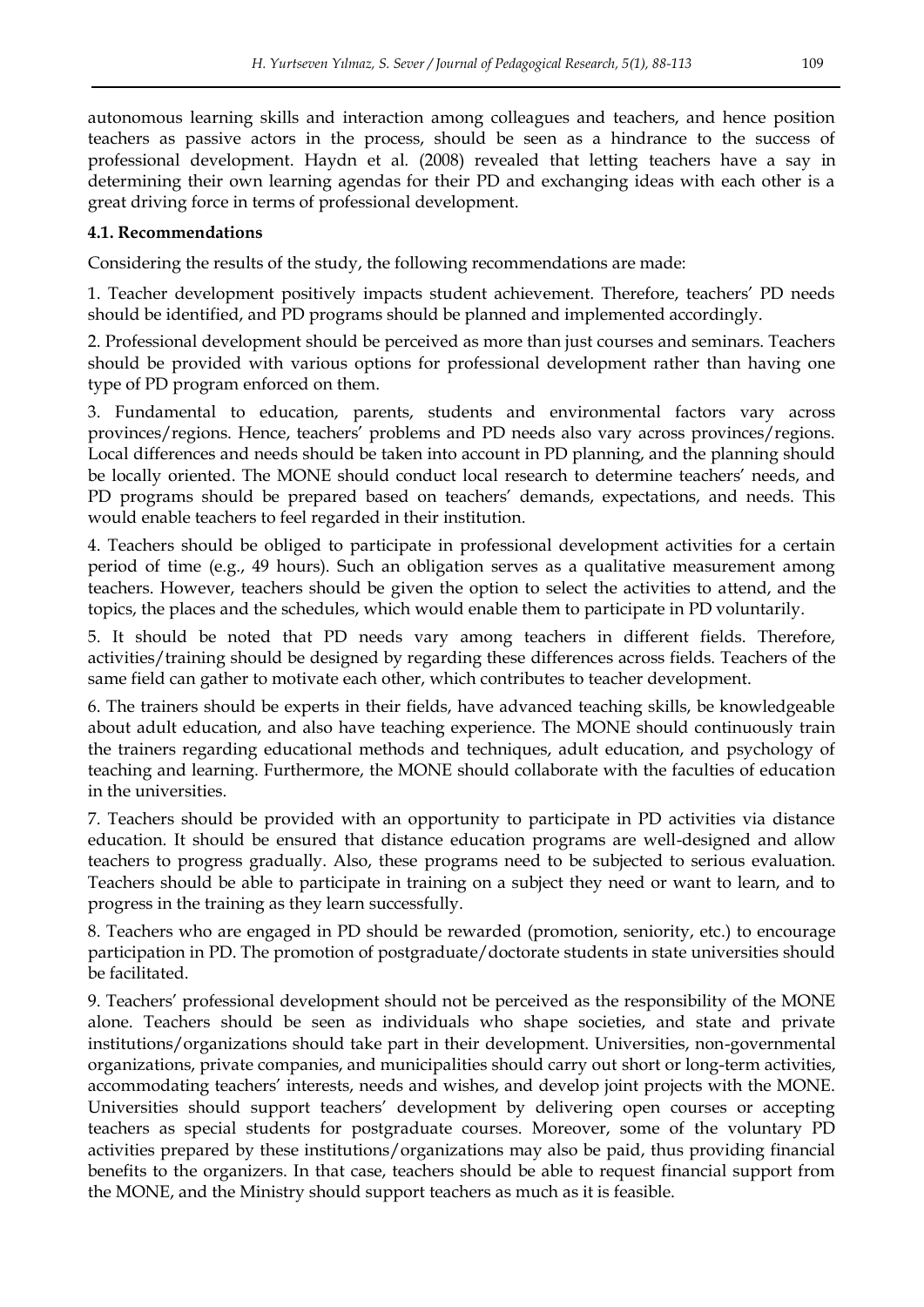**Acknowledgements.** This research is produced from the doctoral dissertation supervised by Prof. Dr. Sedat Sever titled "A professional development program design for the Turkish language teachers**."**

#### **References**

- Angadi, G. R. (2013). Best practices in teacher professional development. *International Journal of Education & Psychological Research*, *2*(2), 8-12.
- Arıbaş, S., Kartal, Ş. & Çağlar, İ. (2012). The opinions of English teachers about in-service training activities. *Journal of National Education*, *195,* 241-254.
- Arık, K. (2017*). Primary and secondary school teachers' perception on in-service education after 4+4+4 system (Kutahya sample)* [Unpublished master"s thesis]. Çanakkale Onsekiz Mart University, Çanakkale, Turkey.
- Aslan Keleş, H. (2019). *Evaluation of in-service training organized by the manager of education administrators and teachers* [Unpublished master"s thesis]. Kırıkkale University, Kırıkkale, Turkey.
- Avcı, E. (2018). *Determining the in-service training needs of teachers* [Unpublished master's thesis]. Yeditepe University, Istanbul, Turkey.
- Avşar, P. (2006). *Physical education teachers' evaluation of in-service training programme employed [for] them*  [Unpublished master"s thesis]. Ankara University, Ankara, Turkey.
- Bakioğlu, A. (Ed.). (2013). *Karşılaştırmalı eğitim yönetimi, PISA'da başarılı ülkelerin eğitim yönetimi [Comparative education management, education management of successful countries in PISA].* Nobel.
- Balkız, M. (2013). *The evaluation in-service training applications of the Ministry of National Education: Kastamonu province candidate teachers model* [Unpublished master"s thesis]. Gazi University, Ankara, Turkey.
- Baştürk, R. (2012). Investigation of elementary school teachers" perceptions and expectations about in-service education. *Hacettepe University Journal of Education, 42*, 96-107.
- Bayrakcı, M. (2009). In-service teacher training in Japan and Turkey: A comparative analysis of institutions and practices. *Australian Journal of Teacher Education, 34*(1), 10-22.
- Bilgin, N. (2014). *Sosyal bilimlerde içerik analizi, teknikler ve örnek çalışmalar [Content analysis, techniques and sample studies in social sciences]*. Siyasal.
- Borko, H. & Putnam, R. T. (1995). Expanding a teacher"s knowledge base: a cognitive psychological perspective on professional development. In T. R. Guskey M. Huberman (Eds.), *Professional Development in Education: New Paradigms and Practices* (pp. 35-66). Teachers College Press.
- Borko, H., Jacobs, J., & Koellner, K. (2010). Contemporary approaches to teacher professional development. *International Encyclopedia of Education, 7*, 548– 556.<https://doi.org/10.1016/B978-0-08-044894-7.00654-0>
- Özan, M. & Polat, G. (2014). Determination of the general views of class teachers regarding their career development training. *Uşak University Journal of Social Sciences, 7*(4), 167-180.
- Bümen, N., Ateş, A., Çakar, E., Ural, G. & Acar, V. (2012). Teachers" professional development in Turkish context: Issues and suggestions. *Journal of National Education*, *194*, 31-50.
- Büyükcan, Y. (2008). *Effectiveness of in-service training seminars for teachers in primary schools* [Unpublished master"s thesis]. Hacettepe University, Ankara, Turkey.
- Büyüköztürk, Ş., Kılıç Çakmak, E., Akgün, Ö. E., Karadeniz, Ş., & Demirel, F. (2012). *Bilimsel araştırma yöntemleri [Scientific research methods].* Pegem.
- Büyüköztürk, Ş., Akbaba Altun, S. & Yıldırım, K. (2010). *TALIS Türkiye ulusal raporu [TALIS Turkey national report]*. MONE General Directorate of Foreign Relations.
- Craft, A. (2000). *Continuing professional development*. Routledge.
- Creswell, J. (2015). *Qualitative inquiry and research design: Choosing among five approaches.* SAGE.
- Çiftci, E. (2008*). An analysis of education given to in-service music teachers by Ministry of National Education in Turkey and determining the needs for in-service training of music teachers [Unpublished doctoral dissertation].* Gazi University, Ankara, Turkey.
- Darling-Hammond, L. (2000). Teacher quality and student achievement: a review of state policy evidence. *Educational Policy Analysis Archives*, *8*(1), 1-44. [https://doi.org/10.14507/ epaa.v8n1.2000](https://doi.org/10.14507/%20epaa.v8n1.2000)
- Desimone, L. M., Smith, T. M., Hayes, S., & Frisvold, D. (2005). Beyond accountability and average math scores: Relating multiple state education policy attributes to changes in student achievement in procedural knowledge, conceptual understanding and problem solving in mathematics. *Educational Measurement: Issues and Practice*, *24*(4), 5–18.<https://doi.org/10.1111/j.1745-3992.2005.00019.x>
- Drage, K. (2010). Professional development: Implications for Illinois career and technical education teachers. *Journal of Career and Technical Education*, *25*(2), 24-37.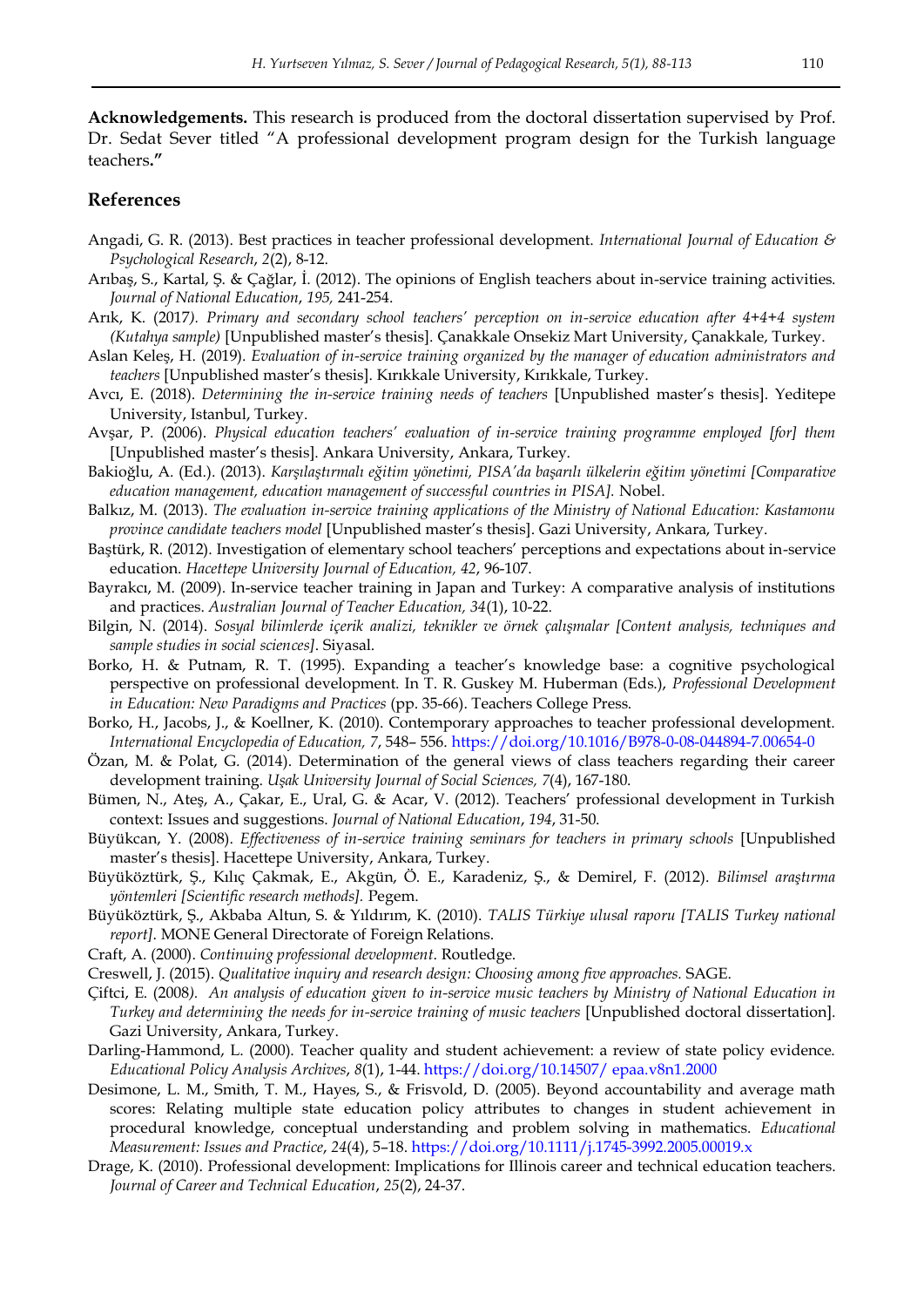- Durmuş, E. (2013). *Investigation of teachers 'professional development' opinions* [Unpublished master's thesis]. Celal Bayar University, Manisa, Turkey.
- Eğitim-Bir-Sen (2016). *Eğitime bakış 2016. İzleme ve değerlendirme raporu [Education overview, 2016. Tracing and evaluation report]*. [http://www.ebs.org.tr/ebs\\_files/files/yayinlarimiz/egitim\\_izleme\\_raporu.pdf](http://www.ebs.org.tr/ebs_files/files/yayinlarimiz/egitim_izleme_raporu.pdf)
- Erciyeş, G. (2019). Öğretim yöntem ve teknikleri [Teaching methods and techniques]. In Şeref Tan (Ed.), *Öğretim ilke ve yöntemleri [Teaching principles and methods]*(pp. 143-218). Pegem.
- Feiman-Nemser, S. (2001). From preparation to practice: designing a continuum to strengthen and sustain teaching. *Teachers College Record*, *103*(6), 1013–1055.
- Fraenkel, J. R., & Wallen, N. E. (2009). *How to design and evaluate research in education.* The McGraw-Hill Companies.
- Ganser, T. (2000). An ambitious vision of professional development for teachers. *NASSP Bulletin*, *84*(618), 6- 12.<https://doi.org/10.1177/019263650008461802>
- Göçmen, A. (2003). *Yeniden öğrenme: yetişkinler için el kitabı [Re-learning: a handbook for adults]*. Nobel.
- Guskey, T.R. (2000). *Evaluating Professional Development.* Corwin Press.
- Günel, M., & Tanrıverdi, K. (2014). In-service teacher training from international and national perspectives: The retention and loss of institutional and academic memories. *Education and Science, 39*(175), 73-94. <https://doi.org/10.15390/EB.2014.2949>
- Güneş, M. (2006). *The reasons for the primary school teacher's being willing or unwilling to participate in inservice training programmes* [Unpublished master"s thesis]. Hacettepe University, Ankara, Turkey.
- Haydn, T., Barton, R. & Oliver, A. (2008). An alternative model of continuing professional development for teachers: Giving teachers time. *International Education Studies, 1*(1), 44-49.
- Joyce, B. & Showers, B. (2002). *Student achievement through staff development*. Association for Supervision and Curriculum Development.
- Karasar, N. (2014). *Bilimsel araştırma yöntemi [Scientific research method].* Nobel.
- Karasolak, K., Tanrıseven, I. & Konokman, G. Y. (2013). Determining teachers" attitudes towards inservice education activities*. Kastamonu Education Journal, 21*(3), 997-1010.
- Karip, E. (Ed.) (2019). *TALIS 2018 sonuçları ve Türkiye üzerine değerlendirmeler [TALIS 2018 results and reviews on Turkey]*. Turkish Education Association.
- Kaya, S., Şahin, H., Fırat, A., Maden, Ö., Eruçar, İ. O. & Ceren, A. (2013). Investigating the satisfaction levels of teachers teaching subject matters out of their area of certification during 2012-2013 educational year in terms of different variables. *International Journal of Turkish Literature Culture Education*, (2/2),302-335. <https://doi.org/10.7884/teke.179>
- Kennedy, M. M. (2016). How does professional development improve teaching? *Review of Educational Research*, *86*(4), 945–980.<https://doi.org/10.3102/0034654315626800>
- Knowles, M. (2009). Androgoji: Yetişkinlerde öğrenme konusunda yeni bir teknoloji [Androgogy: A new technology for adult learning] (Serap Ayhan, Trans.), In A. Yıldız & M. Uysal (Ed.), *Yetişkin eğitimi [Adult education].* Kalkedon.
- Köseoğlu, F., Tahancalıo, S., Kanlı, U. & Özdem Yılmaz, Y. (2020). Investigation of science teachers" professional development needs for learning in science centers. *Education and Science, 45*(203) 191-213.
- Lune, H., & Berg, B. L. (2017). *Qualitative research methods for the social sciences.* Pearson.
- McKinsey Report. (2007). *How the world's best-performing school systems come out on top*. <http://alamin99.wordpress.com/2008/02/22/mckinsey-report/>
- Merriam, S. B., & Tisdell, E. J. (2015). *Qualitative research: A guide to design and implementation*. John Wiley & Sons.
- Miles, M, B., & Huberman, A. M. (1994). *Qualitative data analysis: An expanded sourcebook*. (2nd Ed.). Sage.
- Ministry of National Education. [MoNE]. (2006). *Millî Eğitim Bakanlığı hizmetiçi eğitim faaliyetlerinin değerlendirilmesi [Evaluation of in-service training activities of the Ministry of National Education].* MoNE.
- Ministry of National Education. [MoNE]. (2008). *Öğretmen Yeterlikleri, Öğretmenlik Mesleği Genel ve Özel Alan Yeterlikleri Teacher [Competencies, Teaching Profession General and Special Field Competencies].* Goverment Books.
- Ministry of National Education. [MoNE]. (2010). *Milli Eğitim Bakanlığında hizmetiçi eğitimin yeniden yapılandırılması panel ve çalıştayı [Panel and workshop on restructuring in-service training in the Ministry of National Education]*. MoNE.
- Ministry of National Education. [MoNE]. (2015a). *Milli eğitim kalite çerçevesi [National education quality framework]*. Resmi Gazete [Official Newspaper], No: 29364.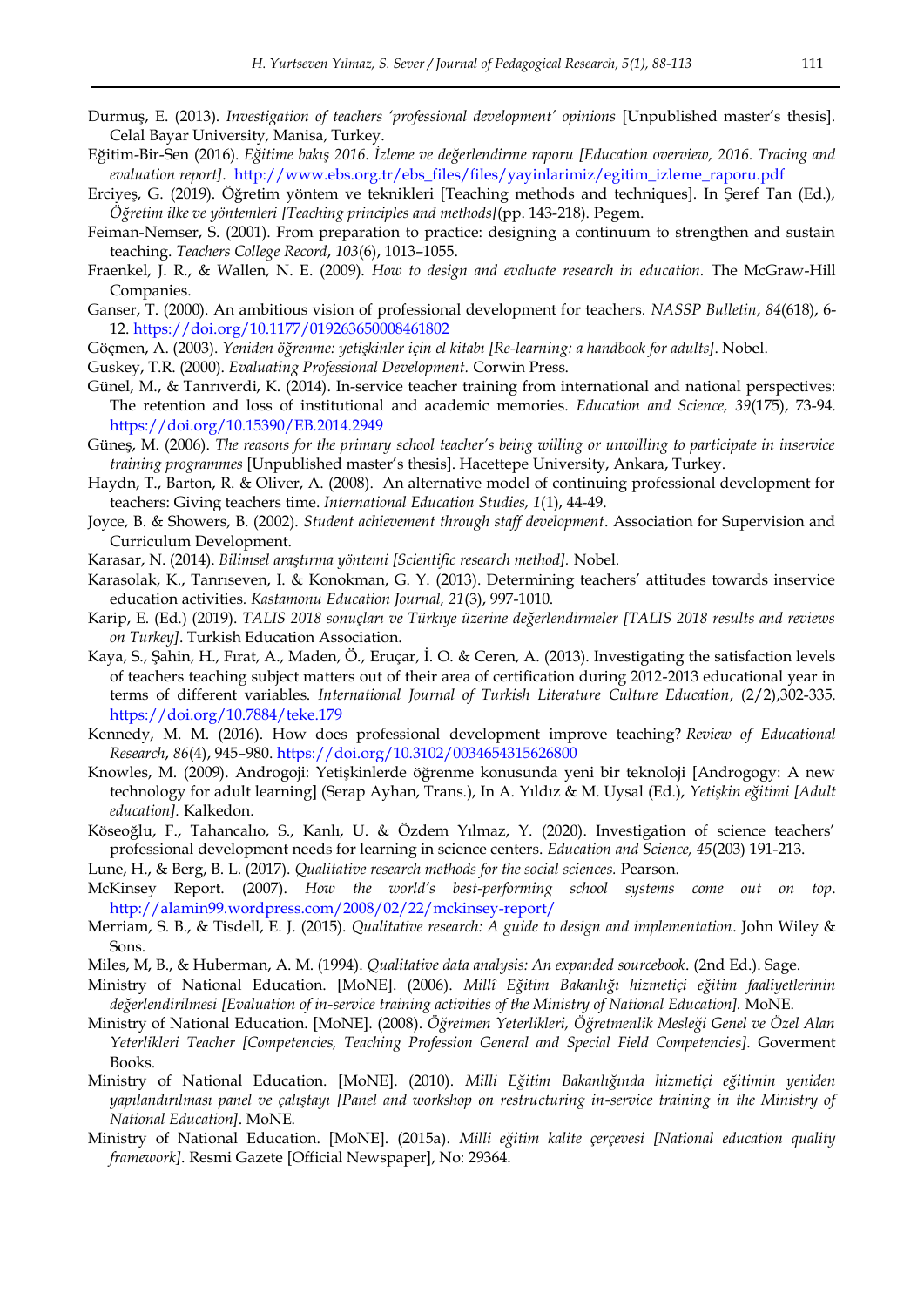- Ministry of National Education. [MoNE]. (2015b). *MEB 2015-2019 stratejik planı [2015-2019 strategic plan for MONE]*. MoNE.
- Ministry of National Education. [MoNE]. (2018). *Türkçe dersi öğretim programı (1-8. Sınıflar) [The curriculum for the subject of Turkish (for 1st-8th grades)]*. MoNE.
- Ministry of National Education. [MoNE]. (2019a). *MEB 2019-2023 Stratejik Planı [2019-2023 Strategic Plan for MoNE].* MoNE.
- Ministry of National Education. [MoNE]. (2019b). 2019 yılı performans programı [Performance plan for 2019]. MoNE [http://sgb.meb.gov.tr/meb\\_iys\\_dosyalar/2019\\_11/25140550\\_2019\\_PP\\_yayYn.pdf](http://sgb.meb.gov.tr/meb_iys_dosyalar/2019_11/25140550_2019_PP_yayYn.pdf)
- Ministry of National Education [MoNE]. (2021). *Geliştirilen ve Güncellenen Standart Kriterlere Uygun olarak hazırlanan Örnek Hizmetiçi Eğitim Programları* [Sample In-Service Training Programs prepared in accordance with the Developed and Updated Standard Criteria]. MoNE. <http://oygm.meb.gov.tr/dosyalar/StPrg/>
- Mustan, T. (2002). Dünyada ve Türkiye"de öğretmen yetiştirmede yeni yaklaşımlar [New approaches in teacher education in the world and Turkey]. *Educational Administration: Theory and Practice*, *29*, 115-127.
- Nartgün, Ş. S. (2006). Perceptions of primary school teachers in relation to the effects of inservice training (INSET) programs (A case study: Bolu). *University of Abant İzzet Baysal Journal of Faculty of Education, 6*(1), 157-178.
- Öz, A. (2012). *The contribution of inservice education organized within the Ministry of National Education to professional development of religious culture and ethics course teachers (The case of Istanbul)* [Unpublished doctoral dissertation]. Marmara University, Istanbul, Turkey.
- Öz, M. F. (2011). *Uygulamalı Türkçe öğretimi [Applied Turkish teaching]*. Anı.
- Özcan, M. (2011). *Bilgi çağında öğretmen eğitimi, nitelikleri ve gücü, bir reform önerisi [Teacher education, qualifications and power in the information age, a reform proposal]*. Turkish Education Association.
- Özen, R. (2006). Perceptions of primary school teachers in relation to the effects of inservice training (INSET) programs (A case study: Düzce). *University of Abant İzzet Baysal Journal of Education Faculty, 6*(2), 141-160.
- Özer Özkan, Y. & Anıl, D. (2014). Discriminations of variable of teachers professional development. *Hacettepe University Journal of Education, 29*(4), 205-216.
- Paker, T. (2008). Problems of student teachers regarding the feedback of university supervisors and mentors during teaching practice. *Pamukkale University Journal of Education, 23*, 132-139.
- Patton, M. Q. (2014). *Qualitative research & evaluation methods*. Sage.
- Republic of Turkey Ministry of Development (2013). Tenth development plan (2014-2018). [http://www.Kalkinma.Gov.Tr/Lists/Kalknma%20planlar/Attachments/12/Onuncu%20kalk%C4%B1n](http://www.kalkinma.gov.tr/Lists/Kalknma%20planlar/Attachments/12/Onuncu%20kalk%C4%B1nma%20plan%C4%B1.Pdf) [ma%20plan%C4%B1.Pdf](http://www.kalkinma.gov.tr/Lists/Kalknma%20planlar/Attachments/12/Onuncu%20kalk%C4%B1nma%20plan%C4%B1.Pdf)
- Richter, D., Kunter, M., Klusmann, U., Lüdtke, O. & Baumert, J. (2014). Professional development across the teaching career: Teachers" uptake of formal and informal learning opportunities. In S. Krolak-Schwerdt, S. Glock & M. Böhmer (Eds.), *Teachers' professional development, assessment, training, and learning* (pp. 97-121). Sense Publishers.
- Sever, S. (2001). Öğretim dili olarak Türkçenin sorunları ve öğretme-öğrenme sürecindeki etkili yaklaşımlar [Problems of Turkish as a language of instruction and effective approaches in the teaching-learning process]. *Ankara University Journal of Faculty of Educational Sciences (JFES)*, *34*(1), 11-22. [https://doi.org/10.1501/Egifak\\_0000000047](https://doi.org/10.1501/Egifak_0000000047)
- Sezer, E. (2006). *Ministry of Education, state schools' guidance counselors' and psychological consultants' views regarding in-service training* [Unpublished master"s thesis]. Yeditepe University, Istanbul, Turkey.
- Sparks, D. & Loucks-Horsly, S. (2007). Five models of staff development for teachers. In A. C. Ornstetin, E. J. Pajak & S. B. Ornstein (Eds.), *Contemporary Issues in Curriculum* (p. 303-326). Pearson.
- Strategy and Budget Department of the President of the Republic of Turkey (2019). *Eleventh development plan.*  [http://www.sbb.gov.tr/wp-content/uploads/2019/07/OnbirinciKalkinma Plani.pdf](http://www.sbb.gov.tr/wp-content/uploads/2019/07/OnbirinciKalkinma%20Plani.pdf)
- Tavşancıl, E. & Aslan, A. E. (2001). *Sözel, yazılı ve diğer materyaller için içerik analizi ve uygulama örnekleri [Content analysis and practice examples for verbal, written, and other materials]*. Epsilon.
- Taş, U. E., Arıcı, Ö., Ozarkan, H. B. & Özgürlük B., (2016). *PISA 2015 ulusal raporu [PISA 2015 national report].* MONE.
- Turgut, S. (2012). *Determination of primary school teachers' in-service training needs* [Unpublished master"s thesis]. Mehmet Akif Ersoy University, Burdur, Turkey.
- Türkhan, H. (2008). *The evaluation of the distance in-service training given in the computer training practices of the Ministry of Education* [Unpublished master"s thesis]. Yeditepe University, Istanbul, Turkey.